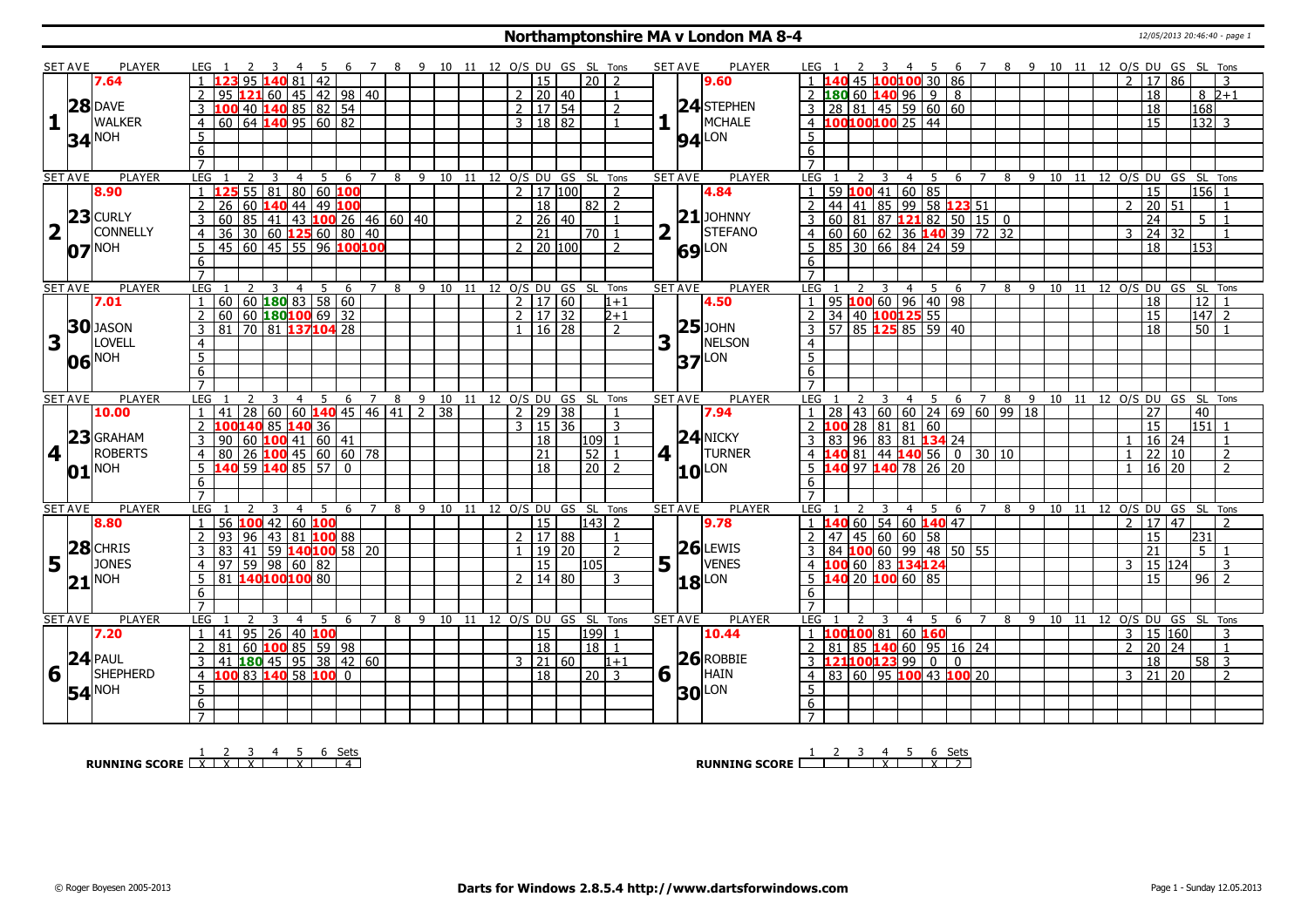#### **Northamptonshire MA v London MA 8-4** 12/05/2013 20:46:41 - page 2

|                         | <b>SET AVE</b> | <b>PLAYER</b>     | LEG                 |                 |                 |   |                                       |                |     |     |     |                |                          |                                          |                                  |       |                |                      |         |                 | 5 6 7 8 9 10 11 12 O/S DU GS SL Tons | <b>SET AVE</b> |                | <b>PLAYER</b>       | LEG 1            |      |   | -4             |                                       |     |                |   |     | 5 6 7 8 9 10 11 12 O/S DU GS SL Tons |      |  |                |                            |      |                   |                            |  |
|-------------------------|----------------|-------------------|---------------------|-----------------|-----------------|---|---------------------------------------|----------------|-----|-----|-----|----------------|--------------------------|------------------------------------------|----------------------------------|-------|----------------|----------------------|---------|-----------------|--------------------------------------|----------------|----------------|---------------------|------------------|------|---|----------------|---------------------------------------|-----|----------------|---|-----|--------------------------------------|------|--|----------------|----------------------------|------|-------------------|----------------------------|--|
|                         |                | 2.05              |                     |                 |                 |   | $55$   48   60                        |                |     |     |     |                |                          |                                          |                                  |       |                | 12                   |         | $ 238 $ 1       |                                      |                |                | 6.05                | $\blacksquare$ 1 |      |   |                | 100125180 36 60                       |     |                |   |     |                                      |      |  | $\mathcal{P}$  | 14 60                      |      |                   | B+1                        |  |
|                         |                |                   | $\overline{2}$      |                 |                 |   | 30   45   66   85   105   94   36   5 |                |     |     |     |                |                          |                                          |                                  |       |                | $\sqrt{24}$          |         | 35 1            |                                      |                |                |                     |                  |      |   |                | 2 <b>100</b> 85 57 27 65 98 34 35     |     |                |   |     |                                      |      |  | 2              | 23                         | l 35 |                   | $\overline{1}$             |  |
|                         | $\mathbf{21}$  | <b>MARTIN</b>     | 3                   |                 |                 |   | 85   60   55   92   99   62   24      |                |     |     |     |                |                          |                                          |                                  |       |                | $\overline{21}$      |         | $\overline{24}$ |                                      |                |                | $24$ STEVEN         |                  |      |   |                | 41 60 93 41 84 100 26 56              |     |                |   |     |                                      |      |  | $\mathcal{E}$  | $24 \overline{56}$         |      |                   | $\mathbf{1}$               |  |
| $\overline{\mathbf{z}}$ |                | <b>BIGGS</b>      | $\overline{4}$      |                 |                 |   |                                       |                |     |     |     |                |                          |                                          |                                  |       |                |                      |         |                 |                                      |                |                | <b>FERGUSON</b>     | $\overline{4}$   |      |   |                |                                       |     |                |   |     |                                      |      |  |                |                            |      |                   |                            |  |
|                         |                |                   | $5\overline{)}$     |                 |                 |   |                                       |                |     |     |     |                |                          |                                          |                                  |       |                |                      |         |                 |                                      |                |                | LON                 | $\overline{5}$   |      |   |                |                                       |     |                |   |     |                                      |      |  |                |                            |      |                   |                            |  |
|                         |                | $16^{\text{NOH}}$ | $6\overline{6}$     |                 |                 |   |                                       |                |     |     |     |                |                          |                                          |                                  |       |                |                      |         |                 |                                      |                | 64             |                     | $6\overline{6}$  |      |   |                |                                       |     |                |   |     |                                      |      |  |                |                            |      |                   |                            |  |
|                         |                |                   | $\overline{7}$      |                 |                 |   |                                       |                |     |     |     |                |                          |                                          |                                  |       |                |                      |         |                 |                                      |                |                |                     | $\overline{7}$   |      |   |                |                                       |     |                |   |     |                                      |      |  |                |                            |      |                   |                            |  |
|                         | <b>SET AVE</b> | PLAYER            | LEG                 |                 |                 | 3 |                                       | 4              | 5   | 6   |     | 7              | 8                        |                                          | 9 10 11                          |       |                |                      |         |                 | 12 O/S DU GS SL Tons                 | <b>SET AVE</b> |                | <b>PLAYER</b>       | LEG              |      |   |                | 4<br>- 5                              | 6   | $\overline{7}$ |   |     | 8 9 10 11 12 0/S DU GS SL Tons       |      |  |                |                            |      |                   |                            |  |
|                         |                | 5.74              |                     |                 |                 |   | 100 85 59 45 91 38                    |                |     |     |     |                |                          |                                          |                                  |       |                | 3   21   38          |         |                 | -1                                   |                |                | 9.30                | $\overline{1}$   |      |   |                | 15140602675552                        |     |                |   |     |                                      |      |  |                | 18                         |      | 33                | $\overline{z}$             |  |
|                         |                |                   | 2                   |                 |                 |   | 96 140 134 83 48                      |                |     |     |     |                |                          |                                          |                                  |       |                | $3 \mid 15 \mid 48$  |         |                 | $\overline{2}$                       |                |                |                     | $\overline{z}$   |      |   |                | 100 60 100 58 100                     |     |                |   |     |                                      |      |  |                | $\overline{15}$            |      | $\overline{83}$   | $\overline{3}$             |  |
|                         |                | $22$ SHANE        | 3                   | $\overline{30}$ |                 |   |                                       |                |     |     |     |                |                          | 58 60 43 40 41 39 85 73                  |                                  |       |                | $\overline{27}$      |         | 32 <sup>2</sup> |                                      |                |                | $22$ JASON          | 3                | 45   |   |                | 46 60 45 42 41 44 140 38              |     |                |   |     |                                      |      |  | $\mathcal{L}$  | 26                         | 38   |                   |                            |  |
| 8                       |                | PROWSE            | $\overline{4}$      | 95 l            |                 |   | 50   44   95   47   46   94           |                |     |     |     |                |                          |                                          |                                  |       |                | $\overline{21}$      |         | $\overline{30}$ |                                      |                | $8\sqrt{1}$    | GALLAGHER           | $\overline{4}$   |      |   |                | 45 68 80 82 44 100 34 48              |     |                |   |     |                                      |      |  | $\overline{3}$ | 24   48                    |      |                   | -1                         |  |
|                         |                | <b>NOH</b>        | 5                   |                 |                 |   |                                       |                |     |     |     |                |                          | 83   45   25 <b>100</b> 60   60   0   28 |                                  |       | $\mathcal{P}$  |                      | 26 28   |                 | $\overline{z}$                       |                |                | LON                 | 5                | 43   |   |                | 40 41 55 41 135 90 38                 |     |                |   |     |                                      |      |  |                | $\overline{24}$            |      | 18                |                            |  |
|                         | 21             |                   | 6                   |                 |                 |   |                                       |                |     |     |     |                |                          |                                          |                                  |       |                |                      |         |                 |                                      |                | 16             |                     | 6                |      |   |                |                                       |     |                |   |     |                                      |      |  |                |                            |      |                   |                            |  |
|                         |                |                   |                     |                 |                 |   |                                       |                |     |     |     |                |                          |                                          |                                  |       |                |                      |         |                 |                                      |                |                |                     |                  |      |   |                |                                       |     |                |   |     |                                      |      |  |                |                            |      |                   |                            |  |
|                         | <b>SET AVE</b> | <b>PLAYER</b>     | LEG                 |                 |                 | 3 | $\overline{4}$                        |                | 5   |     | 6 7 |                |                          |                                          | 8 9 10 11 12 0/S DU GS SL Tons   |       |                |                      |         |                 |                                      |                | <b>SET AVE</b> | <b>PLAYER</b>       | LEG              |      | 3 | $\overline{4}$ | 5                                     |     | 6 7            | 8 | - 9 |                                      |      |  |                |                            |      |                   | 10 11 12 O/S DU GS SL Tons |  |
|                         |                | 7.43              |                     |                 |                 |   | L35100130120 16                       |                |     |     |     |                |                          |                                          |                                  |       |                |                      | 13 16   |                 | $\overline{4}$                       |                |                | 2.65                |                  |      |   |                | $54$ 85 45 60 60                      |     |                |   |     |                                      |      |  |                | 15                         |      | 197               |                            |  |
|                         |                |                   | 2                   | 36              |                 |   | 85 98 40 121                          |                |     |     |     |                |                          |                                          |                                  |       |                | 15                   |         | 1121   1        |                                      |                |                |                     | <sup>2</sup>     |      |   |                | 40 83 125 96 57                       |     |                |   |     |                                      |      |  | 3              | 15 57                      |      |                   | $\mathcal{P}$              |  |
|                         |                | $24$ NIGEL        | $\mathbf{3}$        | 81              |                 |   |                                       |                |     |     |     |                |                          | 55 <b>137</b> 85   45   80   10   4   4  |                                  |       |                | 3 27 4               |         |                 | $\mathbf{1}$                         |                |                | $21$ CHRIS          | 3                |      |   |                | 45 58 40 40 46 85 57 43 62            |     |                |   |     |                                      |      |  |                | $\overline{27}$            |      | 25                |                            |  |
| 9                       |                | <b>CRANE</b>      | $\overline{4}$      | $\overline{83}$ |                 |   | 55 84 81 45 86 27 40                  |                |     |     |     |                |                          |                                          |                                  |       |                | $2$   23   40        |         |                 |                                      | 9              |                | <b>STEVENS</b>      | $\overline{4}$   |      |   |                |                                       |     |                |   |     |                                      |      |  |                | 21                         |      | $\overline{96}$   |                            |  |
|                         |                |                   | $\overline{5}$      |                 |                 |   |                                       |                |     |     |     |                |                          |                                          |                                  |       |                |                      |         |                 |                                      |                |                |                     | 5                |      |   |                |                                       |     |                |   |     |                                      |      |  |                |                            |      |                   |                            |  |
|                         |                | $14^{\text{NOH}}$ | 6                   |                 |                 |   |                                       |                |     |     |     |                |                          |                                          |                                  |       |                |                      |         |                 |                                      |                | 62             | LON                 | 6                |      |   |                |                                       |     |                |   |     |                                      |      |  |                |                            |      |                   |                            |  |
|                         |                |                   | $\overline{7}$      |                 |                 |   |                                       |                |     |     |     |                |                          |                                          |                                  |       |                |                      |         |                 |                                      |                |                |                     | $\overline{7}$   |      |   |                |                                       |     |                |   |     |                                      |      |  |                |                            |      |                   |                            |  |
|                         | <b>SET AVE</b> | <b>PLAYER</b>     | <b>LEG</b>          |                 |                 |   |                                       | $\overline{4}$ | - 5 | - 6 |     |                |                          |                                          | 7 8 9 10 11 12 O/S DU GS SL Tons |       |                |                      |         |                 |                                      |                | <b>SET AVE</b> | <b>PLAYER</b>       | $LEG$ 1          |      |   | $\overline{4}$ | 5                                     | - 6 | $\overline{7}$ |   | 89  |                                      |      |  |                | 10 11 12 O/S DU GS SL Tons |      |                   |                            |  |
|                         |                | 11.62             |                     |                 |                 |   | 00136 60 45 100 60                    |                |     |     |     |                |                          |                                          |                                  |       |                | 3   18   60          |         |                 | 3                                    |                |                | 6.02                | l 1.             |      |   |                | 26 57 41 100 99                       |     |                |   |     |                                      |      |  |                | 15                         |      | $178$ 1           |                            |  |
|                         |                |                   |                     | 121             |                 |   | 58 <b>140</b> 60 42 80                |                |     |     |     |                |                          |                                          |                                  |       | $\overline{2}$ |                      | $17$ 80 |                 | $\overline{2}$                       |                |                |                     |                  |      |   |                | 45 43 140 55 42 100                   |     |                |   |     |                                      |      |  |                | 18                         |      | $76$   2          |                            |  |
|                         |                | $24$ LIAM         |                     | 60              |                 |   |                                       |                |     |     |     |                | 46 120 40 125 70 20 10 5 |                                          |                                  |       |                | 27                   |         | $5 \mid 2$      |                                      |                |                | $22$ GENE           |                  | 47   |   |                | 45   9   85   78   123   74   20   20 |     |                |   |     |                                      |      |  |                | $25 \mid 20$               |      |                   |                            |  |
| 10 <sup>1</sup>         |                | <b>FOX</b>        | $\overline{4}$      |                 |                 |   | 79 61 41 100 100 120                  |                |     |     |     |                |                          |                                          |                                  |       |                | $3 \mid 18 \mid 120$ |         |                 | $\mathbf{R}$                         |                | LOH            | HILL                | $\overline{4}$   |      |   |                | 97   85   90   139   38   32          |     |                |   |     |                                      |      |  |                | 18                         |      | $20$   1          |                            |  |
|                         |                |                   | 5 <sup>5</sup>      |                 |                 |   |                                       |                |     |     |     |                |                          |                                          |                                  |       |                |                      |         |                 |                                      |                |                |                     | .5.              |      |   |                |                                       |     |                |   |     |                                      |      |  |                |                            |      |                   |                            |  |
|                         |                | <b>99 NOH</b>     | $6\overline{6}$     |                 |                 |   |                                       |                |     |     |     |                |                          |                                          |                                  |       |                |                      |         |                 |                                      |                |                | $76$ <sup>LON</sup> | 6                |      |   |                |                                       |     |                |   |     |                                      |      |  |                |                            |      |                   |                            |  |
|                         |                |                   | $\overline{7}$      |                 |                 |   |                                       |                |     |     |     |                |                          |                                          |                                  |       |                |                      |         |                 |                                      |                |                |                     | $\overline{7}$   |      |   |                |                                       |     |                |   |     |                                      |      |  |                |                            |      |                   |                            |  |
|                         | <b>SET AVE</b> | <b>PLAYER</b>     | <b>LEG</b>          |                 |                 |   |                                       | $\overline{4}$ | -5  | 6   |     | $\overline{7}$ |                          |                                          | 8 9 10 11 12 O/S DU              |       |                |                      |         |                 | GS SL Tons                           | <b>SET AVE</b> |                | <b>PLAYER</b>       | <b>LEG</b>       |      |   | 4              | -5                                    | -6  | $\overline{7}$ | 8 | - 9 |                                      |      |  |                | 10 11 12 O/S DU GS SL Tons |      |                   |                            |  |
|                         |                | 11.05             | -1                  | 41              | 60 <sup>1</sup> |   | 60   11   26 <b>100</b> 60            |                |     |     |     |                |                          |                                          |                                  |       |                | 21                   |         | 143  1          |                                      |                |                | 8.35                | $\vert 1 \vert$  | 42   |   |                | 60   95   95   45 <b>100</b> 32   32  |     |                |   |     |                                      |      |  | $\mathcal{P}$  | 23                         | 32   |                   |                            |  |
|                         |                |                   | $\overline{2}$      | 81              |                 |   | 46 100 140 68 50 16                   |                |     |     |     |                |                          |                                          |                                  |       |                |                      | 19 16   |                 | $\overline{z}$                       |                |                |                     | $\overline{2}$   |      |   |                | 95 80 85 60 22 60                     |     |                |   |     |                                      |      |  |                | $\overline{18}$            |      | 99                |                            |  |
|                         | $22$ IAN       |                   | 3                   | 45              |                 |   | 60 125100                             |                |     |     |     |                |                          |                                          |                                  |       |                | $\overline{12}$      |         | 171 2           |                                      |                |                | $23$ LEE            |                  |      |   |                | 96 135 50 120                         |     |                |   |     |                                      |      |  | 3              | 15 120                     |      |                   | 3                          |  |
|                         |                | $11$   BISLAND    |                     |                 |                 |   | 22 <b>100100</b> 44 63 54 18          |                |     |     |     |                |                          |                                          |                                  |       | 3              |                      | 24 18   |                 | 3                                    |                | 1              | <b>COCKS</b>        |                  | 59 l |   |                | 60 140 60 40 30 45                    |     |                |   |     |                                      |      |  |                | 21                         |      | 67                | $\overline{1}$             |  |
|                         |                |                   | -5                  |                 |                 |   | 43 43 45 100 45 140                   |                |     |     |     |                |                          |                                          |                                  |       |                | 18                   |         | $85$   2        |                                      |                |                |                     | 5                |      |   |                | 85 57 60 140100 39 20                 |     |                |   |     |                                      |      |  | $\mathbf{3}$   | $\overline{21}$            | 20   |                   | $\mathcal{P}$              |  |
|                         |                | 40 <sup>NOH</sup> |                     |                 |                 |   |                                       |                |     |     |     |                |                          |                                          |                                  |       |                |                      |         |                 |                                      |                |                | <b>87</b> LON       |                  |      |   |                |                                       |     |                |   |     |                                      |      |  |                |                            |      |                   |                            |  |
|                         |                |                   | 6<br>$\overline{7}$ |                 |                 |   |                                       |                |     |     |     |                |                          |                                          |                                  |       |                |                      |         |                 |                                      |                |                |                     | 6                |      |   |                |                                       |     |                |   |     |                                      |      |  |                |                            |      |                   |                            |  |
|                         | <b>SET AVE</b> | <b>PLAYER</b>     | <b>LEG</b>          |                 |                 |   |                                       |                | 5   |     |     | $7^{\circ}$    | 8                        | $\mathsf{q}$                             | 10                               | $-11$ |                |                      |         |                 | 12 O/S DU GS SL Tons                 |                | <b>SET AVE</b> | <b>PLAYER</b>       | LEG              |      |   |                | -5                                    | 6   | $\overline{7}$ |   |     |                                      | - 11 |  |                | 12 O/S DU GS SL Tons       |      |                   |                            |  |
|                         |                | 9.41              | $\mathbf{1}$        | 45              |                 |   | 45 60 96 41 45 60 69                  | $\overline{4}$ |     | 6   |     |                |                          |                                          |                                  |       |                | 24                   |         | l 40 l          |                                      |                |                | 6.25                | $\overline{1}$   |      |   | 4              | 21   85   55   60   60   82   98   40 |     |                | 8 |     | 9 10                                 |      |  | 3              | 24 40                      |      |                   |                            |  |
|                         |                |                   | 2                   |                 |                 |   | 125136100100 40                       |                |     |     |     |                |                          |                                          |                                  |       | 2              |                      | 14   40 |                 |                                      |                |                |                     | 2                |      |   |                | 80 55 140 45 32                       |     |                |   |     |                                      |      |  |                | 15                         |      | 149 1             |                            |  |
|                         |                | $27$ STUART       | 3                   |                 |                 |   |                                       |                |     |     |     |                |                          |                                          |                                  |       |                |                      | $16$ 12 |                 | 4<br>$\overline{2}$                  |                |                | $24$ GRAHAM         |                  |      |   |                | 3 28 82 120 55 125                    |     |                |   |     |                                      |      |  |                | $\overline{15}$            |      | 91                | $\overline{z}$             |  |
|                         |                | <b>GILMOUR</b>    |                     |                 |                 |   | 140601408366112<br>LOO100 60 77 96 68 |                |     |     |     |                |                          |                                          |                                  |       | $\overline{1}$ | 2   17   68          |         |                 |                                      |                | 2 <sub>1</sub> | <b>IRACKSTRAW</b>   |                  |      |   |                | $4$ 100 140 60 60 91 30               |     |                |   |     |                                      |      |  |                | $\overline{18}$            |      | $\overline{20}$ 2 |                            |  |
|                         |                |                   | 4                   |                 |                 |   |                                       |                |     |     |     |                |                          |                                          |                                  |       |                |                      |         |                 | $\mathcal{L}$                        |                |                |                     |                  |      |   |                |                                       |     |                |   |     |                                      |      |  |                |                            |      |                   |                            |  |
|                         |                | 66 NOH            | 5                   |                 |                 |   |                                       |                |     |     |     |                |                          |                                          |                                  |       |                |                      |         |                 |                                      |                | 22             | LON                 | 5                |      |   |                |                                       |     |                |   |     |                                      |      |  |                |                            |      |                   |                            |  |
|                         |                |                   | 6                   |                 |                 |   |                                       |                |     |     |     |                |                          |                                          |                                  |       |                |                      |         |                 |                                      |                |                |                     | 6                |      |   |                |                                       |     |                |   |     |                                      |      |  |                |                            |      |                   |                            |  |
|                         |                |                   | $\overline{7}$      |                 |                 |   |                                       |                |     |     |     |                |                          |                                          |                                  |       |                |                      |         |                 |                                      |                |                |                     | $7^{\circ}$      |      |   |                |                                       |     |                |   |     |                                      |      |  |                |                            |      |                   |                            |  |

**RUNNING SCORE**  $\begin{array}{|c|c|c|c|c|c|}\n\hline\n\text{7} & 8 & 9 & 10 & 11 & 12 & \text{Sets} \\
\hline\n\text{RUNNING SCORE} & & & & \times & \times & \times & \times & \times & \times & \text{8} \\
\hline\n\end{array}$ 

OP: Northamptonshire MA - Jason Lovell 30.06 \*

**RUNNING SCORE** 7 X 8 9 10 11 X 12 Sets 4

OP: London MA - Robbie Hain 26.30 \*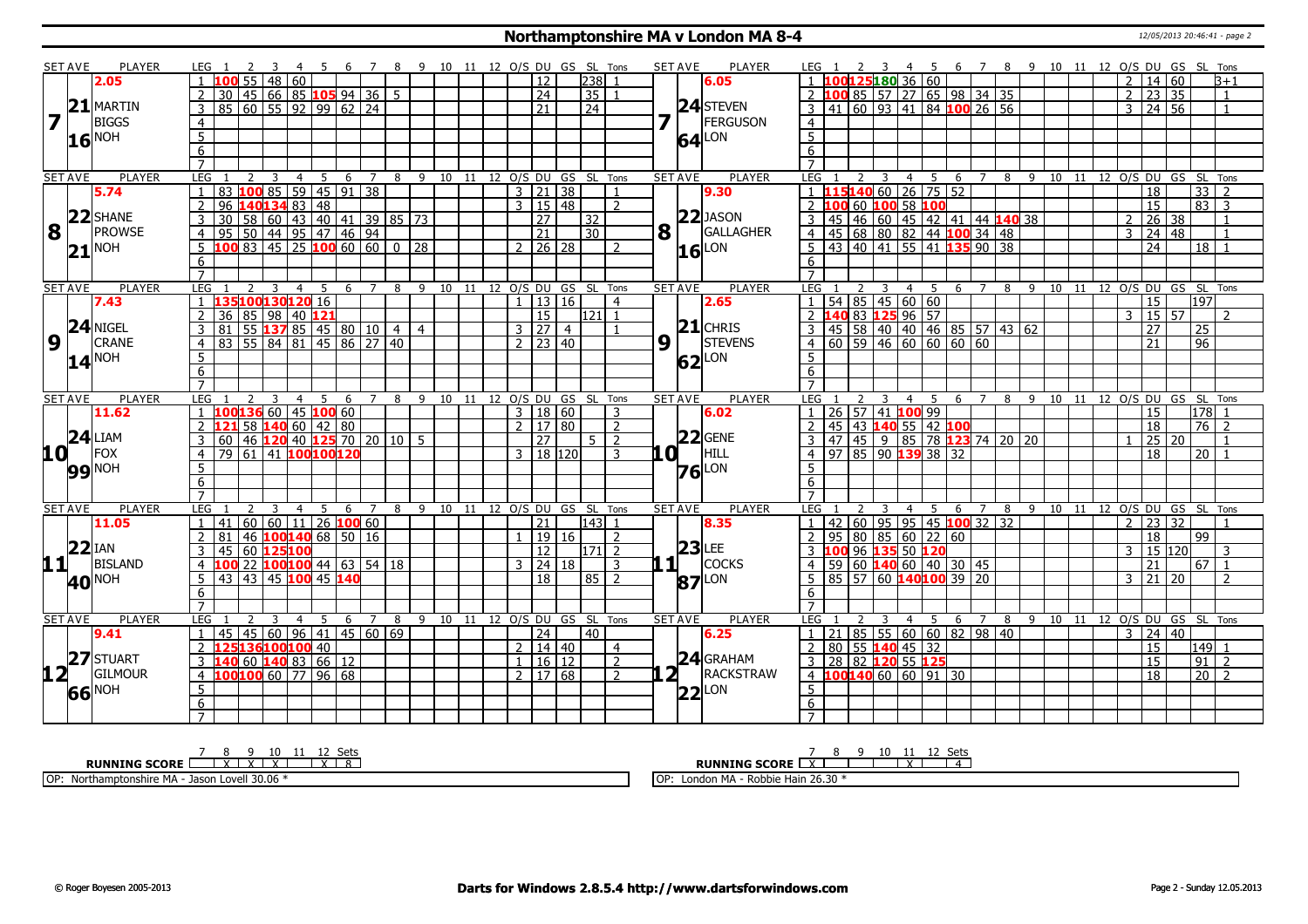# **Northamptonshire MA**

### **London MA**

| <b>PLAYER</b>         |    | lw/Llwonllost | <b>AVE</b> | <b>TAVE</b> | <b>POINTS DARTS TONS TON+1180</b> |                 |    |    | <b>TONS</b> | <b>PLAYER</b>            |  | W/L WON LOST | <b>AVE</b> |       | TAVE POINTS DARTS TONS TON+ 180 |                 |    |      | <b>TONS</b> |
|-----------------------|----|---------------|------------|-------------|-----------------------------------|-----------------|----|----|-------------|--------------------------|--|--------------|------------|-------|---------------------------------|-----------------|----|------|-------------|
| Dave Walker           |    |               | 28.34      | 7.64.       | 1984                              | 70              |    |    | $6 + 0$     | <b>Stephen McHale</b>    |  |              | 24.94      | 9.60  | 1696                            | 68              |    |      | $8 + 1$     |
| <b>Curly Connelly</b> |    |               | 23.07      | 8.90        | 2353                              | 102             |    |    | $8 + C$     | <b>Johnny Stefano</b>    |  |              | 21.69      | 4.84  | 2191                            | 101             |    |      | $4 + 0$     |
| <b>Jason Lovell</b>   |    |               | 30.06      | 7.01        | 1503                              | 50              |    |    | $5 + 2$     | <b>John Nelson</b>       |  |              | 25.37      | 4.50  | 1294                            | 51              |    |      | $4 + 0$     |
| <b>Graham Roberts</b> |    |               | 23.01      | 10.00       | 2324                              | 101             |    |    | $8 + C$     | <b>Nicky Turner</b>      |  |              | 24.10      | 7.94  | 2314                            | 96 <sub>1</sub> |    |      | $6 + 0$     |
| <b>Chris Jones</b>    |    |               | 28.21      | 8.80        | 2257                              | 80              |    |    | $8 + 6$     | <b>Lewis Venes</b>       |  |              | 26.18      | 9.78  | 2173                            | 83              |    |      | $8 + 0$     |
| <b>Paul Shepherd</b>  |    |               | 24.54      | 7.20        | 1767                              | 72              |    |    | $6 + 1$     | Robbie Hain              |  |              | 26.30      | 10.44 | 1946                            | 74              |    |      | $9 + 0$     |
| <b>Martin Biggs</b>   |    |               | .16        | 2.05        | 1206                              | 57              |    |    | $2 + C$     | Steven Ferguson          |  |              | 24.64      | 6.05  | 1503                            | 61              |    |      | $5 + 1$     |
| <b>Shane Prowse</b>   |    |               | 22.21      | 5.74        | 2443                              | 110             |    |    | $5 + C$     | <b>Jason Gallagher</b>   |  |              | 22.16      | 9.30  | 2371                            | 107             |    |      | $8 + 0$     |
| <b>Nigel Crane</b>    |    |               | 24.14      | 7.43        | 1883                              | 78              |    |    | $6 + C$     | <b>Chris Stevens</b>     |  |              | 21.62      | 2.65  | 1686                            | 78              |    |      | $2 + 0$     |
| <b>Liam Fox</b>       |    |               | 24.99      | 1.62        | 1999                              | 80              |    |    | $10 + 0$    | <b>Gene Hill</b>         |  |              | 22.76      | 6.02  | 1730                            | 76              |    |      | $5+0$       |
| l Ian Bisland         |    |               | 22.40      | 1.05        | 2106                              | 94 <sub>1</sub> |    |    | $10 + 0$    | Lee Cocks                |  |              | 23.87      | 8.35  | 2339                            | 98              |    |      | $7 + 0$     |
| <b>Stuart Gilmour</b> |    |               | 27.66      | 9.41        | 1964                              | 71              |    |    | $8 + 6$     | <b>S</b> raham Rackstraw |  |              | 24.22      | 6.25  | 1744                            | 72 <sub>1</sub> |    |      | $5 + 0$     |
| <b>TOTALS</b>         | 29 |               | 24.65      |             | 23789                             | 965             | 61 | 18 | $82 + 3$    | <b>TOTALS</b>            |  |              | 23.82      |       | 22987                           | 965             | 49 | 20 I | $71 + 2$    |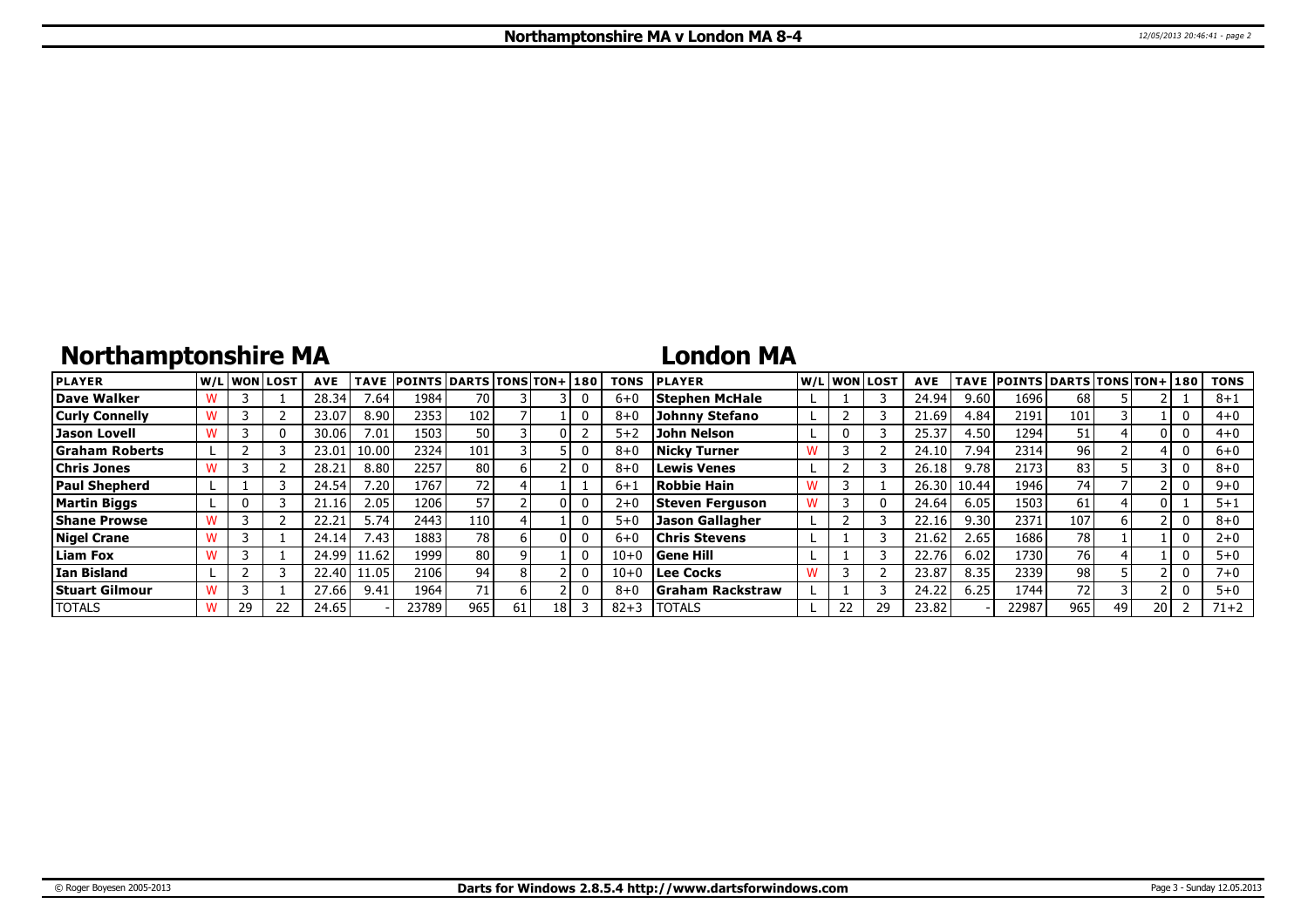#### **Northamptonshire WA v London WA 3-3** 12/05/2013 20:46:05 - page 1

|                         | <b>SET AVE</b> | PLAYER                |                     |                                                                          |   |                         | - 5            | - 6                     |                                                                              |   | 7 8 9 10 11 12 O/S DU GS SL Tons |                              |                |                           |                         |                     |                    |                |                | <b>SET AVE</b>        | <b>PLAYER</b>         |                     |                 |                |                |                 |                              |                                                                               |   |                                                                |                                                         |                |                           |                |                   |                 | 4 5 6 7 8 9 10 11 12 O/S DU GS SL Tons          |                                    |
|-------------------------|----------------|-----------------------|---------------------|--------------------------------------------------------------------------|---|-------------------------|----------------|-------------------------|------------------------------------------------------------------------------|---|----------------------------------|------------------------------|----------------|---------------------------|-------------------------|---------------------|--------------------|----------------|----------------|-----------------------|-----------------------|---------------------|-----------------|----------------|----------------|-----------------|------------------------------|-------------------------------------------------------------------------------|---|----------------------------------------------------------------|---------------------------------------------------------|----------------|---------------------------|----------------|-------------------|-----------------|-------------------------------------------------|------------------------------------|
|                         |                | 4.80                  |                     | 60                                                                       |   |                         |                |                         | 90 59 100 84 32                                                              |   |                                  |                              |                |                           |                         | 21                  | 16 I               |                |                |                       | 5.20                  |                     |                 |                |                |                 |                              | 43 43 60 60 100 64 32                                                         |   |                                                                |                                                         |                |                           |                | 24                | 32              |                                                 |                                    |
|                         |                |                       |                     |                                                                          |   |                         |                | $60   60   81   60$ 100 |                                                                              |   |                                  |                              |                |                           |                         | 3   18   100        |                    | $\overline{z}$ |                |                       |                       | $\overline{2}$      |                 |                |                | 41 60 30 59 140 |                              |                                                                               |   |                                                                |                                                         |                |                           |                | 15                |                 |                                                 | 171  1                             |
|                         |                | 20REBECCA             | 3                   | $\overline{26}$                                                          |   |                         |                |                         |                                                                              |   | 56 26 27 60 41 60 60 55 57       |                              |                |                           |                         | 30                  | $ 33\rangle$       |                |                |                       | $19$ CASEY            |                     |                 |                |                |                 |                              |                                                                               |   |                                                                | $\overline{0}$                                          | 32             |                           |                | 31                | 32              |                                                 |                                    |
| $\mathbf{1}$            |                | <b>BARROW</b>         | $\overline{4}$      | <b>140</b> 66 43 85 41 46 40 26                                          |   |                         |                |                         |                                                                              |   |                                  |                              |                |                           |                         | $\overline{24}$     | $\vert 14 \vert 1$ |                |                | $\mathbf{H}$          | GALLAGHER             |                     |                 |                |                |                 |                              |                                                                               |   |                                                                |                                                         |                |                           |                | $1 \overline{22}$ | $\overline{4}$  |                                                 | $\overline{2}$                     |
|                         |                |                       | 5                   |                                                                          |   |                         |                |                         |                                                                              |   |                                  |                              |                |                           |                         |                     |                    |                |                |                       |                       | 5 <sup>5</sup>      |                 |                |                |                 |                              |                                                                               |   |                                                                |                                                         |                |                           |                |                   |                 |                                                 |                                    |
|                         |                | $87$ <sup>NOH</sup>   | $\overline{6}$      |                                                                          |   |                         |                |                         |                                                                              |   |                                  |                              |                |                           |                         |                     |                    |                |                |                       | $92$ <sup>LON</sup>   | 6                   |                 |                |                |                 |                              |                                                                               |   |                                                                |                                                         |                |                           |                |                   |                 |                                                 |                                    |
|                         |                |                       | $\overline{7}$      |                                                                          |   |                         |                |                         |                                                                              |   |                                  |                              |                |                           |                         |                     |                    |                |                |                       |                       | $\overline{7}$      |                 |                |                |                 |                              |                                                                               |   |                                                                |                                                         |                |                           |                |                   |                 |                                                 |                                    |
|                         | <b>SET AVE</b> | <b>PLAYER</b>         | LEG                 |                                                                          |   |                         |                |                         |                                                                              |   |                                  |                              |                |                           |                         |                     |                    |                |                | <b>SET AVE</b>        | <b>PLAYER</b>         | LEG <sub>1</sub>    |                 | $\overline{3}$ |                |                 |                              |                                                                               |   |                                                                |                                                         |                |                           |                |                   |                 | 4 5 6 7 8 9 10 11 12 O/S DU GS SL Tons          |                                    |
|                         |                | 3.40                  | $\mathbf{1}$        | 44                                                                       |   |                         |                |                         |                                                                              |   |                                  |                              |                |                           |                         |                     |                    |                |                |                       | 6.40                  |                     |                 |                |                |                 |                              |                                                                               |   |                                                                |                                                         | $\overline{0}$ | $\overline{\mathfrak{o}}$ |                | $\overline{36}$   |                 | $\overline{20}$                                 | $\overline{1}$                     |
|                         |                |                       | $\overline{2}$      | 36                                                                       |   |                         |                |                         |                                                                              |   |                                  |                              |                | $\overline{\mathfrak{o}}$ |                         | 36                  | $10$   1           |                |                |                       |                       | $\overline{2}$      |                 |                |                |                 |                              |                                                                               |   | 141 66 45 45 60 45 45 100 34 0<br>81 100 70 60 73 45 48 12 0 9 |                                                         | $\overline{0}$ | $\mathbf{1}$              | $\overline{2}$ | $\overline{38}$   | $\mathcal{D}$   |                                                 | $\overline{1}$                     |
|                         |                | $16$ MARY             | $\overline{3}$      | 45                                                                       |   |                         |                | 100140 92 92 32         |                                                                              |   |                                  |                              |                |                           |                         | 16 32               |                    | $\overline{z}$ |                |                       | $15$ TAMMY            | 3 <sup>1</sup>      |                 |                |                |                 |                              |                                                                               |   |                                                                |                                                         |                |                           |                | $\overline{15}$   |                 | $152$ 1                                         |                                    |
| $\overline{\mathbf{2}}$ |                | GARLING               | 4                   | $60$ 50 45 29 28 59 85 81                                                |   |                         |                |                         |                                                                              |   |                                  |                              |                |                           |                         | $ 24\rangle$        | 64                 |                |                |                       | MACKENZIE             |                     |                 |                |                |                 |                              |                                                                               |   | 60 44 <b>140</b> 60 45<br><b>100</b> 60 87 44 33 41 41 47 48   |                                                         |                |                           |                | 3 27              | 48              |                                                 | $\overline{1}$                     |
|                         |                |                       | 5                   | $60$   24   66   45   50   50   11   60   49   61   17   6               |   |                         |                |                         |                                                                              |   |                                  |                              |                |                           |                         | $\overline{36}$     | $\overline{2}$     |                |                |                       |                       |                     |                 |                |                |                 |                              |                                                                               |   |                                                                | $\overline{5}$ 58 45 <b>100 100</b> 94 56 8 20 0 0 12 8 |                |                           | $\overline{2}$ | 35 <sup>1</sup>   | 8               |                                                 | $\overline{2}$                     |
|                         |                | <b>30 NOH</b>         |                     |                                                                          |   |                         |                |                         |                                                                              |   |                                  |                              |                |                           |                         |                     |                    |                |                |                       | $45$ <sup>LON</sup>   |                     |                 |                |                |                 |                              |                                                                               |   |                                                                |                                                         |                |                           |                |                   |                 |                                                 |                                    |
|                         |                |                       | 6<br>$\overline{7}$ |                                                                          |   |                         |                |                         |                                                                              |   |                                  |                              |                |                           |                         |                     |                    |                |                |                       |                       | 6<br>$\overline{7}$ |                 |                |                |                 |                              |                                                                               |   |                                                                |                                                         |                |                           |                |                   |                 |                                                 |                                    |
|                         |                |                       |                     |                                                                          |   |                         |                |                         |                                                                              |   |                                  |                              |                |                           |                         |                     |                    |                |                |                       |                       |                     |                 |                |                |                 |                              |                                                                               |   |                                                                |                                                         |                |                           |                |                   |                 |                                                 |                                    |
|                         | <b>SET AVE</b> | <b>PLAYER</b><br>5.60 | LEG<br>$\mathbf{1}$ | $\overline{55}$<br>83                                                    |   | $\overline{4}$          | 5 <sub>5</sub> |                         | $6 \quad 7 \quad 8$                                                          |   | 58 41 41 100 55 26 30 12         | 9 10 11 12 0/S DU GS SL Tons |                |                           |                         | 2   29   12         |                    |                |                | <b>SET AVE</b>        | <b>PLAYER</b><br>8.58 | LEG <sub>1</sub>    | $\overline{22}$ |                | $\overline{4}$ |                 |                              | 5 6 7                                                                         | 8 | 30 $100$ 45 $125$ 43 96 8 20 0                                 |                                                         |                |                           |                | $\overline{30}$   |                 | 9 10 11 12 0/S DU GS SL Tons<br>12 <sub>1</sub> | $\overline{z}$                     |
|                         |                |                       |                     |                                                                          |   |                         |                |                         |                                                                              |   |                                  |                              |                |                           |                         | $\overline{21}$     | $88$   1           |                |                |                       |                       |                     |                 |                |                |                 |                              |                                                                               |   |                                                                |                                                         |                |                           |                | 19                | $\overline{40}$ |                                                 | $\overline{2}$                     |
|                         |                | $21$ CHRISSIE         | $\overline{2}$      | 00 60 60 45 43 100 45<br>140 81 100 90 50 40<br>60 60 120 95 60 39 27 40 |   |                         |                |                         |                                                                              |   |                                  |                              |                |                           |                         |                     |                    |                |                |                       | $20$ <b>KERRY</b>     | 2                   |                 |                |                |                 |                              | 55 28 100 60 85 133 40                                                        |   |                                                                |                                                         |                |                           |                |                   |                 |                                                 |                                    |
|                         |                | <b>MOORE</b>          | 3                   |                                                                          |   |                         |                |                         |                                                                              |   |                                  |                              |                |                           | $\mathbf{1}$            | 1 16 40<br> 22 40   |                    | $\overline{2}$ |                |                       | <b>SIMMONS</b>        |                     |                 |                |                |                 |                              | 3 29 100100 30 60 40<br>4 100100 45 55 81 44 36                               |   |                                                                |                                                         |                |                           |                | 18                |                 |                                                 | $142$ 2<br>$\overline{2}$          |
| 3                       |                |                       | $\overline{4}$      |                                                                          |   |                         |                |                         |                                                                              |   |                                  |                              |                |                           |                         |                     |                    |                | 3              |                       |                       |                     |                 |                |                |                 |                              |                                                                               |   |                                                                |                                                         |                |                           |                | $\overline{21}$   |                 | 40                                              |                                    |
|                         |                | $77$ <sup>NOH</sup>   | $\overline{5}$      |                                                                          |   |                         |                |                         |                                                                              |   |                                  |                              |                |                           |                         |                     |                    |                |                | 57                    | LON                   | 5 <sup>1</sup>      |                 |                |                |                 |                              |                                                                               |   |                                                                |                                                         |                |                           |                |                   |                 |                                                 |                                    |
|                         |                |                       | $\overline{6}$      |                                                                          |   |                         |                |                         |                                                                              |   |                                  |                              |                |                           |                         |                     |                    |                |                |                       |                       | 6                   |                 |                |                |                 |                              |                                                                               |   |                                                                |                                                         |                |                           |                |                   |                 |                                                 |                                    |
|                         |                |                       | $\overline{7}$      |                                                                          |   |                         |                |                         |                                                                              |   |                                  |                              |                |                           |                         |                     |                    |                |                |                       | <b>PLAYER</b>         | LEG <sub>1</sub>    |                 |                |                |                 |                              |                                                                               |   |                                                                |                                                         |                |                           |                |                   |                 |                                                 |                                    |
|                         |                |                       |                     |                                                                          |   |                         |                |                         |                                                                              |   |                                  |                              |                |                           |                         |                     |                    |                |                | <b>SET AVE</b>        |                       |                     |                 |                | 4              | 5               |                              |                                                                               |   |                                                                |                                                         |                |                           |                |                   |                 |                                                 | 6 7 8 9 10 11 12 0/S DU GS SL Tons |
|                         | <b>SET AVE</b> | <b>PLAYER</b>         | <b>LEG</b>          |                                                                          |   | $\overline{4}$          | -5             | - 6                     | $\overline{7}$                                                               | 8 |                                  | 9 10 11 12 0/S DU GS SL Tons |                |                           |                         |                     |                    |                |                |                       |                       |                     |                 |                |                |                 |                              |                                                                               |   |                                                                |                                                         |                |                           |                |                   |                 |                                                 |                                    |
|                         |                | 5.20                  |                     | 43                                                                       |   |                         |                |                         |                                                                              |   | 26 45 140 140 55 0 12 35         |                              | $\overline{4}$ |                           |                         | 2 32 4              |                    | $\overline{2}$ |                |                       | 1.00                  |                     |                 |                |                |                 |                              |                                                                               |   |                                                                |                                                         |                |                           |                | 30                |                 | 40                                              |                                    |
|                         |                |                       |                     | <mark>100</mark> 140 85 60 49 30 26 7                                    |   |                         |                |                         |                                                                              |   | 0 <sup>1</sup>                   | $\overline{4}$               |                |                           | $\mathbf{1}$            | 28   4              |                    | $\overline{2}$ |                |                       |                       |                     |                 |                |                |                 |                              |                                                                               |   | 45 11 41 90 41 40 60 77 28 28<br>85 85 55 60 40 37 87 42 0 0   |                                                         |                |                           |                | 30                |                 | 10                                              |                                    |
|                         |                | $16$ ELISHA           | 3                   | 60                                                                       |   |                         |                |                         |                                                                              |   | 30 97 59 95 50 50 0 20 20 20     |                              |                |                           |                         | $3 \mid 33 \mid 20$ |                    |                |                |                       | $15$ LEANNE           |                     |                 |                |                |                 |                              |                                                                               |   | 15 45 81 45 45 24 85 100 25 18                                 |                                                         |                |                           |                | 30                |                 | 18 I                                            |                                    |
| $\vert 4 \vert$ i       |                | <b>EVANS</b>          | $\overline{4}$      |                                                                          |   |                         |                |                         |                                                                              |   |                                  |                              |                |                           |                         |                     |                    |                | 4 <sup>1</sup> |                       | <b>TOPPER</b>         | $\overline{4}$      |                 |                |                |                 |                              |                                                                               |   |                                                                |                                                         |                |                           |                |                   |                 |                                                 |                                    |
|                         |                |                       | $\overline{5}$      |                                                                          |   |                         |                |                         |                                                                              |   |                                  |                              |                |                           |                         |                     |                    |                |                |                       | <b>94</b> LON         | 5 <sup>5</sup>      |                 |                |                |                 |                              |                                                                               |   |                                                                |                                                         |                |                           |                |                   |                 |                                                 |                                    |
|                         |                | $16$ <sup>NOH</sup>   | $\overline{6}$      |                                                                          |   |                         |                |                         |                                                                              |   |                                  |                              |                |                           |                         |                     |                    |                |                |                       |                       | $6 \overline{6}$    |                 |                |                |                 |                              |                                                                               |   |                                                                |                                                         |                |                           |                |                   |                 |                                                 |                                    |
|                         |                |                       | $\overline{7}$      |                                                                          |   |                         |                |                         |                                                                              |   |                                  |                              |                |                           |                         |                     |                    |                |                |                       |                       | $\overline{7}$      |                 |                |                |                 |                              |                                                                               |   |                                                                |                                                         |                |                           |                |                   |                 |                                                 |                                    |
|                         | <b>SET AVE</b> | PLAYER                | <b>LEG</b>          |                                                                          | 3 | $\overline{4}$          | 5              | 6                       | 7                                                                            | 8 |                                  | 9 10 11 12 O/S DU GS SL Tons |                |                           |                         |                     |                    |                |                | <b>SET AVE</b>        | <b>PLAYER</b>         |                     |                 |                |                |                 |                              |                                                                               |   | 9                                                              |                                                         |                |                           |                |                   |                 | 10 11 12 0/S DU GS SL Tons                      |                                    |
|                         |                | 1.00                  | $\mathbf{1}$        | $\overline{32}$<br>43                                                    |   |                         |                |                         | 41 100 76 59 32                                                              |   |                                  |                              |                |                           |                         | 21                  | 118 1              |                |                |                       | 5.45                  |                     |                 |                |                |                 |                              | LEG 1 2 3 4 5 6 7 8<br>1 <b>100<mark>100</mark></b> 45 <b>100</b> 28 78 18 32 |   |                                                                |                                                         |                |                           | $\overline{1}$ | $\overline{22}$   | 32              |                                                 | 3                                  |
|                         |                |                       | $\overline{2}$      | 26   68   44   23   26   60   43   60   46   45   28                     |   |                         |                |                         |                                                                              |   |                                  |                              |                |                           |                         | $\overline{33}$     | 32                 |                |                |                       |                       | 2                   |                 |                |                |                 |                              |                                                                               |   |                                                                | 55 60 60 83 30 45 45 40 67 8                            | 8              |                           | <sup>2</sup>   | 32                | 8               |                                                 |                                    |
|                         |                | $15$ GAIL             | 3                   | 68 13 45 60 43 26 85                                                     |   |                         |                |                         |                                                                              |   |                                  |                              |                |                           |                         | $\overline{21}$     | 161                |                |                |                       | 19 HAYLEY             |                     |                 |                |                |                 |                              | $3   60   41   55   135   60   110   32   8$                                  |   |                                                                |                                                         |                |                           | $\overline{2}$ | $ 23\rangle$      | 8               |                                                 | $\overline{2}$                     |
|                         | $5^{\circ}$    | FULLTHORPE            | $\overline{4}$      |                                                                          |   |                         |                |                         |                                                                              |   |                                  |                              |                |                           |                         |                     |                    |                |                | $5^{\mid \cdot \mid}$ | PLUME                 | $\overline{4}$      |                 |                |                |                 |                              |                                                                               |   |                                                                |                                                         |                |                           |                |                   |                 |                                                 |                                    |
|                         |                |                       | 5                   |                                                                          |   |                         |                |                         |                                                                              |   |                                  |                              |                |                           |                         |                     |                    |                |                |                       |                       | $\overline{5}$      |                 |                |                |                 |                              |                                                                               |   |                                                                |                                                         |                |                           |                |                   |                 |                                                 |                                    |
|                         |                | 89 NOH                | 6                   |                                                                          |   |                         |                |                         |                                                                              |   |                                  |                              |                |                           |                         |                     |                    |                |                |                       | $52$ <sup>LON</sup>   | 6                   |                 |                |                |                 |                              |                                                                               |   |                                                                |                                                         |                |                           |                |                   |                 |                                                 |                                    |
|                         |                |                       | $\overline{7}$      |                                                                          |   |                         |                |                         |                                                                              |   |                                  |                              |                |                           |                         |                     |                    |                |                |                       |                       |                     |                 |                |                |                 |                              |                                                                               |   |                                                                |                                                         |                |                           |                |                   |                 |                                                 |                                    |
|                         | <b>SET AVE</b> | <b>PLAYER</b>         | LEG                 |                                                                          |   | $\overline{\mathbf{4}}$ | 5              | 6                       | $\overline{7}$                                                               | 8 |                                  | 9 10                         |                |                           | 11 12 O/S DU GS SL Tons |                     |                    |                |                | <b>SET AVE</b>        | <b>PLAYER</b>         | LEG                 |                 |                | $\overline{4}$ | - 5             | 6                            | $\overline{7}$                                                                | 8 | 9                                                              |                                                         |                |                           |                |                   |                 | 10 11 12 O/S DU GS SL Tons                      |                                    |
|                         |                | 3.54                  | $\mathbf{1}$        | 85<br>41                                                                 |   | 30 45                   |                |                         |                                                                              |   | 25 22 41 43 45 28                |                              |                |                           |                         | 30                  | 96                 |                |                |                       | 11.20                 |                     | 41              |                |                |                 |                              |                                                                               |   | 45 45 60 25 55 120 86 12 12                                    |                                                         |                |                           | $\overline{2}$ | 29                | 12              |                                                 |                                    |
|                         |                |                       | $\overline{2}$      | 60<br>60                                                                 |   |                         |                |                         |                                                                              |   |                                  |                              |                |                           |                         | $2 \mid 23 \mid 74$ |                    |                |                |                       |                       |                     |                 |                |                |                 |                              | $60$ 85 120 60 100 56 0 16                                                    |   |                                                                |                                                         |                |                           |                | 24                |                 | 4 I                                             | $\overline{z}$                     |
|                         |                | 19SHARON              | 3                   | 81                                                                       |   |                         |                |                         | 60 58 85 26 81 57 74<br>30 83 45 81 85 87 9                                  |   |                                  |                              |                |                           |                         | $3 \mid 24 \mid 9$  |                    |                |                |                       | $21$ SUSAN            |                     |                 |                |                |                 |                              | 3 <b>100</b> 28 44 <b>140</b> 60 89 30                                        |   |                                                                |                                                         |                |                           |                | 21                |                 |                                                 | 10 <sup>2</sup>                    |
| 6                       |                | <b>TOMPKINS</b>       | $\overline{4}$      | 45                                                                       |   |                         |                |                         | $30 \overline{140} \overline{60} \overline{141} \overline{40} \overline{26}$ |   |                                  |                              |                |                           |                         | 21                  | $119$ 1            |                | 6 <sup>1</sup> |                       | HOLT                  | $\overline{4}$      |                 |                |                |                 |                              | 60 60 140100 57 44 32 8                                                       |   |                                                                |                                                         |                |                           |                | $\overline{22}$   | 8               |                                                 | $\overline{z}$                     |
|                         |                |                       | 5                   | 66 100 60 60 60 41 114                                                   |   |                         |                |                         |                                                                              |   |                                  |                              |                |                           |                         | 3 21 114            |                    | $\overline{z}$ |                |                       |                       |                     |                 |                |                |                 | 5   60   45   100   100   78 |                                                                               |   |                                                                |                                                         |                |                           |                | $\overline{18}$   |                 |                                                 | $18$ 3                             |
|                         |                | $24^{\text{NOH}}$     | 6                   |                                                                          |   |                         |                |                         |                                                                              |   |                                  |                              |                |                           |                         |                     |                    |                |                |                       | <b>69</b> LON         | 6                   |                 |                |                |                 |                              |                                                                               |   |                                                                |                                                         |                |                           |                |                   |                 |                                                 |                                    |

**RUNNING SCORE**  $\begin{array}{|c|c|c|c|c|}\n\hline\n & 2 & 3 & 4 & 5 & 6 & \text{Sets} \\
\hline\n\end{array}$ OP: Northamptonshire WA - Chrissie Moore 21.77 \*

**RUNNING SCORE**  $\begin{array}{|c|c|c|c|c|}\n\hline\n & 2 & 3 & 4 & 5 & 6 & \text{Sets} \\
\hline\n\textbf{R} & \textbf{NN} & \textbf{NN} & \textbf{NN} & \textbf{NN} & \textbf{NN} \\
\hline\n\end{array}$ 

OP: London WA - Casey Gallagher 19.92 \*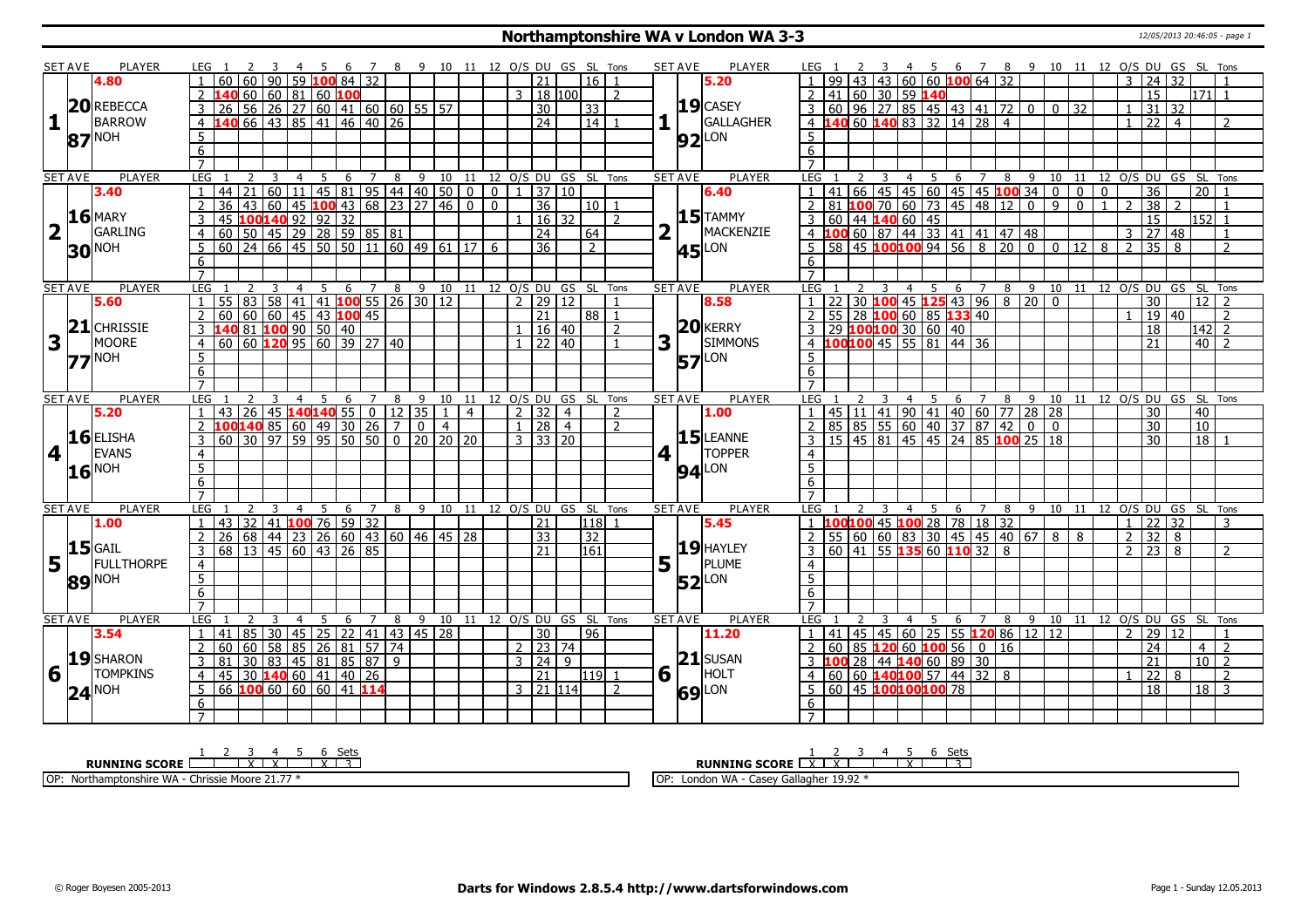## **Northamptonshire WA**

## **London WA**

| <b>PLAYER</b>          |  | <b>W/Liwonilost</b> | <b>AVE</b>           |                  | TAVE POINTS DARTS TONS TON+ 180 |     |  | <b>TONS</b> | <b>IPLAYER</b>         |  | W/Liwonilost | <b>AVE</b> |                   | TAVE  POINTS   DARTS   TONS   TON+   180 |     |    |     | TONS     |
|------------------------|--|---------------------|----------------------|------------------|---------------------------------|-----|--|-------------|------------------------|--|--------------|------------|-------------------|------------------------------------------|-----|----|-----|----------|
| Rebecca Barrow         |  |                     | 20.87                | 4.80             | 1941                            | 93  |  | 4+          | <b>Casey Gallagher</b> |  |              | 19.92      | 20.د              | 1833                                     | 92. |    |     | $4 + 0$  |
| <b>Mary Garling</b>    |  |                     | 16.30'               | 3.40             | 2429                            | 149 |  | 3+          | Tammy Mackenzie        |  |              | 15.45      | 6.40              | 2333                                     | 151 |    |     | $6 + 0$  |
| <b>Chrissie Moore</b>  |  |                     |                      | ا 60. $\epsilon$ | 1916                            | 88  |  |             | <b>Kerry Simmons</b>   |  |              | 20.5       | 8.58              | 1810                                     | 88  |    | 0 I | $8 + 0$  |
| <b>Elisha Evans</b>    |  |                     | 16.16                | 5.20             | 1503                            | 93  |  | 4+          | Leanne Topper          |  |              | 15.94      | 1.00 <sup>1</sup> | 14351                                    | 90  |    | 0 I |          |
| <b>Gail Fullthorpe</b> |  |                     | $15.89$ <sup>1</sup> | 1.00             | 1192                            |     |  |             | <b>Hayley Plume</b>    |  |              | 19.52      | 5.45              | 1503                                     | 77  |    | 0 L |          |
| <b>Sharon Tompkins</b> |  |                     | 1 Q<br>-9.24         | 3.54             | 2290                            | 119 |  | ?∓          | Susan Holt             |  |              | $-1.69$    | $\sim$ 20         | 2473                                     | 114 |    |     | $10 + 0$ |
| <b>TOTALS</b>          |  |                     | 18.27                |                  | 1271                            | 617 |  | $20 + 0$    | <b>ITOTALS</b>         |  |              | 18.61      |                   | 11387                                    | 612 | 28 | 6 I | $34 + 0$ |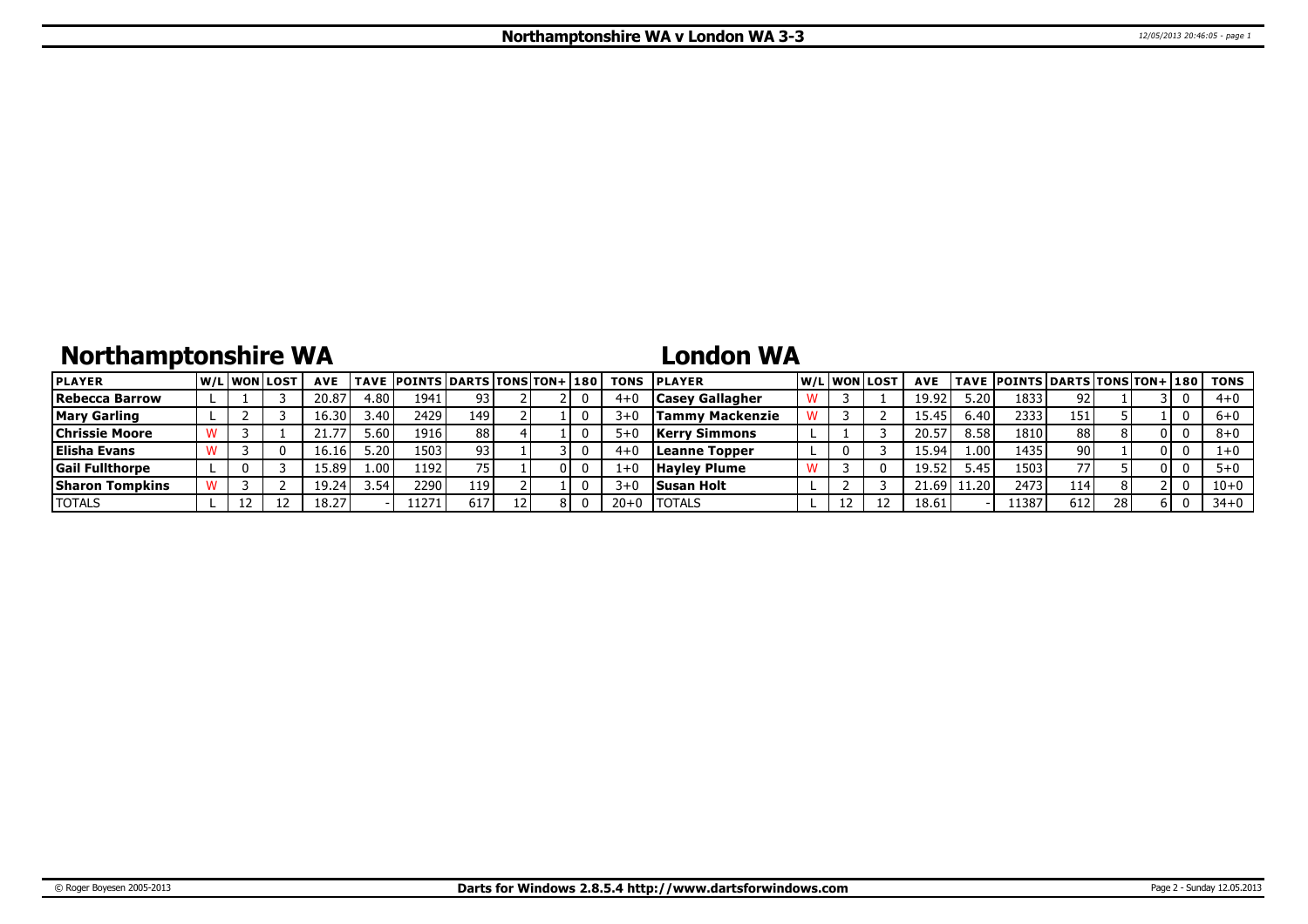### **Northamptonshire MB v London MB 6-6** 12/05/2013 20:45:29 - page 1

|                | SET AVE        | <b>PLAYER</b>                                                            | LEG 1<br>- 3                                                                                       | 4 5 6 7 8 9 10 11 12 O/S DU GS SL Tons |                                  |        |    |      |              |                                                |                |                                  | <b>SET AVE</b><br><b>PLAYER</b>      | LEG 1                                                                                                                                                                                                       |                              |                     | 2 3 4 5 6 7 8 9 10 11 12 O/S DU GS SL Tons |                     |     |                                  |                            |                |                 |                 |                            |
|----------------|----------------|--------------------------------------------------------------------------|----------------------------------------------------------------------------------------------------|----------------------------------------|----------------------------------|--------|----|------|--------------|------------------------------------------------|----------------|----------------------------------|--------------------------------------|-------------------------------------------------------------------------------------------------------------------------------------------------------------------------------------------------------------|------------------------------|---------------------|--------------------------------------------|---------------------|-----|----------------------------------|----------------------------|----------------|-----------------|-----------------|----------------------------|
|                |                | 8.60                                                                     | 83 140100 41 97 40                                                                                 |                                        |                                  |        |    |      |              | 2   17   40                                    |                | $\overline{2}$                   | 6.14                                 |                                                                                                                                                                                                             |                              |                     | $26$ 90 60 60 81 67                        |                     |     |                                  |                            |                | 18              | 117             |                            |
|                |                |                                                                          | 140 44 45 140 58 34                                                                                |                                        |                                  |        |    |      |              | 18                                             |                | $40$   2                         |                                      |                                                                                                                                                                                                             |                              |                     | 42 15140100 56 48                          |                     |     |                                  |                            |                | 17<br>  48      |                 |                            |
|                |                | $24$ CHRIS                                                               | 3 <b>100</b> 55 60 45 <b>140</b> 65 36                                                             |                                        |                                  |        |    |      |              | $3 \mid 21 \mid 36$                            |                | 2                                | $23$ SCOTT                           | $3 \mid 36 \mid 60 \mid 45 \mid 42 \mid 82$ 134 38                                                                                                                                                          |                              |                     |                                            |                     |     |                                  |                            |                | 21              | 64              |                            |
| 1              |                | SHIPLEY                                                                  | $\overline{4}$                                                                                     |                                        |                                  |        |    |      |              | $3 \mid 24 \mid 60$                            |                |                                  | ARTISS                               | $\frac{1}{4}$ 22 81 59 55 125 59 80                                                                                                                                                                         |                              |                     |                                            |                     |     |                                  |                            |                | 21              | $\overline{20}$ |                            |
|                |                | <b>NOH</b>                                                               | 5 <sup>5</sup>                                                                                     |                                        |                                  |        |    |      |              |                                                |                |                                  |                                      | 5 <sup>1</sup>                                                                                                                                                                                              |                              |                     |                                            |                     |     |                                  |                            |                |                 |                 |                            |
|                | 55             |                                                                          | 6                                                                                                  |                                        |                                  |        |    |      |              |                                                |                |                                  | $42$ <sup>LON</sup>                  | 6                                                                                                                                                                                                           |                              |                     |                                            |                     |     |                                  |                            |                |                 |                 |                            |
|                |                |                                                                          | $\overline{7}$                                                                                     |                                        |                                  |        |    |      |              |                                                |                |                                  |                                      | $\overline{7}$                                                                                                                                                                                              |                              |                     |                                            |                     |     |                                  |                            |                |                 |                 |                            |
|                | <b>SET AVE</b> | <b>PLAYER</b>                                                            | LEG<br>$\overline{4}$<br>2<br>$\overline{3}$                                                       | $-5$                                   | $6 \overline{7}$<br>8            |        |    |      |              |                                                |                | 9 10 11 12 O/S DU GS SL Tons     | <b>PLAYER</b><br><b>SET AVE</b>      | <b>LEG</b>                                                                                                                                                                                                  | 2<br>$\overline{\mathbf{3}}$ |                     | $4 \quad 5 \quad 6$                        |                     |     | 7 8 9 10 11 12 O/S DU GS SL Tons |                            |                |                 |                 |                            |
|                |                | 6.61                                                                     | $1 \overline{100}$ 45 60 60 30 121 65 0                                                            |                                        |                                  |        |    |      |              | $\overline{24}$                                |                | $\overline{20}$   2              | 7.74                                 |                                                                                                                                                                                                             |                              |                     |                                            |                     |     |                                  |                            |                | $1 \ 22 \ 20$   |                 |                            |
|                |                |                                                                          | 2 140 85 60 100 45                                                                                 |                                        |                                  |        |    |      |              | $\overline{15}$                                |                | $\frac{1}{21}$ 2                 |                                      | 1   96   60   58   45   45   134   43   20  <br>2   140 <mark>100</mark>   45   42   81   93                                                                                                                |                              |                     |                                            |                     |     |                                  |                            | $\overline{3}$ | 18 93           |                 | $\overline{2}$             |
|                |                | $\mathsf{L}_2$ $\left \sum_{n=1}^{2}\right $ $\sum_{n=1}^{2}\frac{1}{n}$ | $\overline{3}$                                                                                     |                                        |                                  |        |    |      |              | $2 \mid 23 \mid 20$                            |                | $\overline{2}$                   | <b>24</b> STEPHEN                    | 3 60 43 60 40 100 100 66                                                                                                                                                                                    |                              |                     |                                            |                     |     |                                  |                            |                | 21              | 32              | $\overline{2}$             |
|                |                | <b>WALKER</b>                                                            | <b>41</b> 45 95 <b>100</b> 60 <b>100</b> 40 20<br>$\overline{4}$                                   |                                        |                                  |        |    |      |              | 18                                             |                | 164                              | MCHALE                               | 4 60 100 45 100 41 99 56                                                                                                                                                                                    |                              |                     |                                            |                     |     |                                  |                            | 2              | 20 56           |                 |                            |
|                |                |                                                                          |                                                                                                    |                                        |                                  |        |    |      |              |                                                |                |                                  |                                      | 5                                                                                                                                                                                                           |                              |                     |                                            |                     |     |                                  |                            |                |                 |                 |                            |
|                |                | 86 NOH                                                                   | 5                                                                                                  |                                        |                                  |        |    |      |              |                                                |                |                                  | $35$ <sup>LON</sup>                  |                                                                                                                                                                                                             |                              |                     |                                            |                     |     |                                  |                            |                |                 |                 |                            |
|                |                |                                                                          | 6<br>$\overline{7}$                                                                                |                                        |                                  |        |    |      |              |                                                |                |                                  |                                      | 6                                                                                                                                                                                                           |                              |                     |                                            |                     |     |                                  |                            |                |                 |                 |                            |
|                |                |                                                                          |                                                                                                    |                                        |                                  |        |    |      |              |                                                |                |                                  |                                      |                                                                                                                                                                                                             |                              |                     |                                            |                     |     |                                  |                            |                |                 |                 |                            |
|                | <b>SET AVE</b> | <b>PLAYER</b>                                                            | LEG<br>$\overline{4}$                                                                              | 5<br>6                                 | $\overline{7}$                   | 8<br>9 | 10 | 11   |              |                                                |                | 12 O/S DU GS SL Tons             | <b>SET AVE</b><br><b>PLAYER</b>      | LEG                                                                                                                                                                                                         |                              | $\overline{4}$      | 5                                          | 6<br>$\overline{7}$ | 8   | $9 \t10$                         | 11                         |                | 12 0/S DU GS    |                 | SL Tons                    |
|                |                | 4.40                                                                     | $\boxed{44}$ 57<br>95<br>$\overline{1}$                                                            | 43 94 86 82                            |                                  |        |    |      |              | $3 \mid 21 \mid 82$                            |                |                                  | 13.75                                | 1 134 23 100100 60 28 16                                                                                                                                                                                    |                              |                     |                                            |                     |     |                                  |                            |                | 21              | 40              | 3                          |
|                | 21             | PHIL                                                                     | 2                                                                                                  |                                        |                                  |        |    |      |              | $2 \mid 23 \mid 61$                            |                |                                  | $23$ DARREN                          | 2 41 125 30 60 45 85 57                                                                                                                                                                                     |                              |                     |                                            |                     |     |                                  |                            |                | $\overline{21}$ | $\overline{58}$ | $\overline{1}$             |
|                |                |                                                                          | 97 45 41 60 44 13 140 61<br>25 47 41 44 100 44 58<br>60 25 85 96 100 63 52<br>24 58 100 54 85<br>3 |                                        |                                  |        |    |      |              | 21                                             |                | 142 1                            |                                      | $3   80   85   100   40   100   28   52   16$                                                                                                                                                               |                              |                     |                                            |                     |     |                                  |                            | $\mathbf{1}$   | 22              | l 16            | $\mathcal{L}$              |
| 3              |                | COWARD                                                                   | $\overline{4}$                                                                                     |                                        |                                  |        |    |      |              | $\overline{21}$                                |                | $\overline{20}$                  | 3<br><b>IRVING</b>                   | 4 100 60 100100105 27 9                                                                                                                                                                                     |                              |                     |                                            |                     |     |                                  |                            | $\overline{2}$ | $\overline{20}$ | -9              | $\overline{4}$             |
|                |                | 42 <sup>NOH</sup>                                                        | 5.                                                                                                 |                                        |                                  |        |    |      |              | 15                                             |                | $180$ 1                          | <b>60</b> LON                        |                                                                                                                                                                                                             |                              |                     | 60 45 85 100100111                         |                     |     |                                  |                            |                | 3   18   111    |                 | 3                          |
|                |                |                                                                          | 6                                                                                                  |                                        |                                  |        |    |      |              |                                                |                |                                  |                                      | 6                                                                                                                                                                                                           |                              |                     |                                            |                     |     |                                  |                            |                |                 |                 |                            |
|                |                |                                                                          |                                                                                                    |                                        |                                  |        |    |      |              |                                                |                |                                  |                                      |                                                                                                                                                                                                             |                              |                     |                                            |                     |     |                                  |                            |                |                 |                 |                            |
|                |                |                                                                          |                                                                                                    |                                        |                                  |        |    |      |              |                                                |                |                                  |                                      |                                                                                                                                                                                                             |                              |                     |                                            |                     |     |                                  |                            |                |                 |                 |                            |
|                | <b>SET AVE</b> | <b>PLAYER</b>                                                            | LEG<br>3<br>$\overline{4}$                                                                         | -5<br>6                                | $\overline{7}$<br>8              | 9      | 10 | 11   |              |                                                |                | 12 O/S DU GS SL Tons             | <b>PLAYER</b><br><b>SET AVE</b>      | LEG                                                                                                                                                                                                         |                              |                     | 4 <sub>5</sub>                             | 6 7                 | 89  |                                  | 10 11 12 0/S DU GS SL Tons |                |                 |                 |                            |
|                |                | 8.28                                                                     | 59   85 <mark>140</mark> 128 4<br>  81                                                             |                                        | $\overline{0}$<br>$\overline{4}$ |        |    |      |              | $1 \overline{22}$                              | $\overline{4}$ | $\overline{z}$                   | 9.00                                 |                                                                                                                                                                                                             |                              |                     | 65 60 100 40 58 85 60                      |                     |     |                                  |                            |                | 21              | $\overline{33}$ |                            |
|                |                |                                                                          | 40 85 28 58 60 70 120 20 20<br>$\overline{2}$                                                      |                                        |                                  |        |    |      | $\mathbf{1}$ | 25 20                                          |                | $\overline{1}$                   |                                      | 2 100 60 59 81 100 41 50 8                                                                                                                                                                                  |                              |                     |                                            |                     |     | l 0                              |                            |                | 27              | $\mathcal{P}$   | $\mathcal{L}$              |
|                |                | $23$ JOHN                                                                |                                                                                                    |                                        |                                  |        |    |      |              | 18                                             |                | $94$   1                         | $23$ TOM                             |                                                                                                                                                                                                             |                              |                     |                                            |                     |     |                                  |                            | 3              | 18 60           |                 | 3                          |
|                | 4 <sup>1</sup> | <b>ELLIOTT</b>                                                           | $\frac{1}{3}$ 45 39 43 84 100 96<br>4 140100 91 100 30 40                                          |                                        |                                  |        |    |      |              | $7 \mid 17 \mid 40$                            |                | $\mathcal{R}$                    | MCGURN<br>$4$ II                     | $\frac{1}{3}$ $\frac{1}{100}$ $\frac{1}{3}$ $\frac{1}{100}$ $\frac{1}{100}$ $\frac{1}{100}$ $\frac{1}{100}$ $\frac{1}{100}$ $\frac{1}{100}$ $\frac{1}{100}$ $\frac{1}{100}$ $\frac{1}{100}$ $\frac{1}{100}$ |                              |                     |                                            |                     |     |                                  |                            |                | 18              |                 | $36 \mid 3$                |
|                |                |                                                                          | 5                                                                                                  |                                        |                                  |        |    |      |              |                                                |                |                                  |                                      | 5 <sup>1</sup>                                                                                                                                                                                              |                              |                     |                                            |                     |     |                                  |                            |                |                 |                 |                            |
|                |                | $29$ <sup>NOH</sup>                                                      | 6                                                                                                  |                                        |                                  |        |    |      |              |                                                |                |                                  | $ 01 ^\text{LON}$                    | 6                                                                                                                                                                                                           |                              |                     |                                            |                     |     |                                  |                            |                |                 |                 |                            |
|                |                |                                                                          | $\overline{7}$                                                                                     |                                        |                                  |        |    |      |              |                                                |                |                                  |                                      | $\overline{7}$                                                                                                                                                                                              |                              |                     |                                            |                     |     |                                  |                            |                |                 |                 |                            |
|                | <b>SET AVE</b> | PLAYER                                                                   | <b>LEG</b><br>2<br>3<br>$\overline{4}$                                                             | - 5<br>6                               | $\overline{7}$<br>8              | 9      |    |      |              |                                                |                | 10 11 12 O/S DU GS SL Tons       | PLAYER<br>SET AVE                    | LEG                                                                                                                                                                                                         |                              | $\overline{4}$<br>3 | $5^{\circ}$<br>6                           | $\overline{7}$      | 8 9 |                                  |                            |                |                 |                 | 10 11 12 O/S DU GS SL Tons |
|                |                | 12.51                                                                    | 83   <b>140 121</b> 97   13   37   6<br>$\overline{1}$                                             |                                        | $\overline{0}$                   |        |    |      |              | $\overline{24}$                                |                | $\overline{4}$<br>$\overline{z}$ | 5.62                                 | $1 \mid 31 \mid 60 \mid 95 \mid 45 \mid 44$ <b>121</b> 73 16 16                                                                                                                                             |                              |                     |                                            |                     |     |                                  |                            | $\overline{2}$ | 26 16           |                 |                            |
|                |                |                                                                          | 59 100 80 135<br>$\overline{z}$                                                                    | $99$ 28                                |                                  |        |    |      |              | 1   16   28                                    |                | $\overline{2}$                   |                                      | $\overline{2}$                                                                                                                                                                                              |                              | 42 41 97 60 57      |                                            |                     |     |                                  |                            |                | $\overline{15}$ | 204             |                            |
|                |                |                                                                          | $100$ 35 41 40 43 100120 22                                                                        |                                        |                                  |        |    |      |              | $2 \mid 23 \mid 22$                            |                | 3                                | $22$ NICK                            | $3  100100 41  60 95 87  0 14$                                                                                                                                                                              |                              |                     |                                            |                     |     |                                  |                            |                | 24              | 4               | $\overline{z}$             |
|                |                | <b>JOHNSON</b>                                                           |                                                                                                    |                                        |                                  |        |    |      |              | 18                                             |                | $\overline{2}$<br>61             | $5\vert \bar{1} \vert$<br>BUCKINGHAM | 4 125 58 99 58 97 64                                                                                                                                                                                        |                              |                     |                                            |                     |     |                                  |                            | 3              | 18 64           |                 |                            |
|                |                | $\frac{24}{5}$ $\frac{24}{100}$ $\frac{32}{100}$                         | 4 41 64 100 85 50 100<br>5 28 100 92 60 135 52                                                     |                                        |                                  |        |    |      |              | $\overline{18}$                                |                | $34$   2                         |                                      | $5 \ 95 \ 58 \ 92 \ 45 \ 59 \ 116 \ 36$                                                                                                                                                                     |                              |                     |                                            |                     |     |                                  |                            | $\mathbf{1}$   | 19 36           |                 | $\overline{1}$             |
|                |                | <b>30 NOH</b>                                                            | 6                                                                                                  |                                        |                                  |        |    |      |              |                                                |                |                                  | $52$ <sup>LON</sup>                  | 6                                                                                                                                                                                                           |                              |                     |                                            |                     |     |                                  |                            |                |                 |                 |                            |
|                |                |                                                                          | $\overline{7}$                                                                                     |                                        |                                  |        |    |      |              |                                                |                |                                  |                                      | $\overline{7}$                                                                                                                                                                                              |                              |                     |                                            |                     |     |                                  |                            |                |                 |                 |                            |
|                | <b>SET AVE</b> | <b>PLAYER</b>                                                            | LEG<br>3<br>$\overline{4}$                                                                         | -5<br>6                                | $\overline{7}$<br>8              | 9      | 10 | - 11 |              |                                                |                | 12 O/S DU GS SL Tons             | <b>SET AVE</b><br><b>PLAYER</b>      | LEG                                                                                                                                                                                                         |                              | $\overline{4}$      | -5<br>6                                    | $\overline{7}$      | 8   | 9 10 11 12 O/S DU GS SL Tons     |                            |                |                 |                 |                            |
|                |                | 10.61                                                                    | 85   100   40   26   55   76   47  <br>$\mathbf{1}$                                                |                                        | 5                                |        |    |      |              | $\overline{24}$                                |                | $67$   1                         | 6.44                                 | 1 <sup>1</sup>                                                                                                                                                                                              |                              |                     | 25 42 100 91 34 60 92 57                   |                     |     |                                  |                            | $\overline{2}$ | 23 57           |                 |                            |
|                |                |                                                                          | 2 100121 55 43 60 66 46 10                                                                         |                                        |                                  |        |    |      |              | $\overline{2}$ $\overline{23}$ $\overline{10}$ |                | 2                                |                                      | 2 40 60 58 53 96 37 43 58                                                                                                                                                                                   |                              |                     |                                            |                     |     |                                  |                            |                | $\overline{24}$ | 56              |                            |
|                | 21             | ROBERT                                                                   | 3 100 60 100 140 45 36 10 10                                                                       |                                        |                                  |        |    |      |              | $2 \mid 23 \mid 10$                            |                | $\overline{3}$                   | $21$ CHRIS                           | 3 60 81 81 54 130 41 34                                                                                                                                                                                     |                              |                     |                                            |                     |     |                                  |                            |                | $\overline{21}$ |                 | $20$ 1                     |
| 6 <sup>1</sup> |                | FAIRBURN                                                                 | 4   41   60   100   60   100   81                                                                  |                                        |                                  |        |    |      |              | $\overline{18}$                                |                | $59$   2                         | $6\sqrt{ }$<br>COPELAND              | 4 134 59 27 180 45 16 40                                                                                                                                                                                    |                              |                     |                                            |                     |     |                                  |                            | $\overline{1}$ | 19   40         |                 | $2 + 1$                    |
|                |                | NOH                                                                      | $5$ 100 5 55 85 55 100 85 0 16                                                                     |                                        |                                  |        |    |      |              | $1$ 25 16                                      |                | $\overline{2}$                   |                                      | $5 \ \ 100 \ \ 60 \ \ 58 \ \ 27 \ \ 40 \ \ 32 \ \ 72 \ \ 92$                                                                                                                                                |                              |                     |                                            |                     |     |                                  |                            |                | 24              |                 | 20 1                       |
|                | 05             |                                                                          | 6                                                                                                  |                                        |                                  |        |    |      |              |                                                |                |                                  | <b>70</b> LON                        | 6                                                                                                                                                                                                           |                              |                     |                                            |                     |     |                                  |                            |                |                 |                 |                            |

**RUNNING SCORE**  $\begin{array}{|c|c|c|c|c|}\n\hline\n & 1 & 2 & 3 & 4 & 5 & 6 & \text{Sets} \\
\hline\n\end{array}$ 

**RUNNING SCORE**  $\begin{array}{|c|c|c|c|c|}\n\hline\n & 2 & 3 & 4 & 5 & 6 & \text{Sets}} \\
\hline\n\end{array}$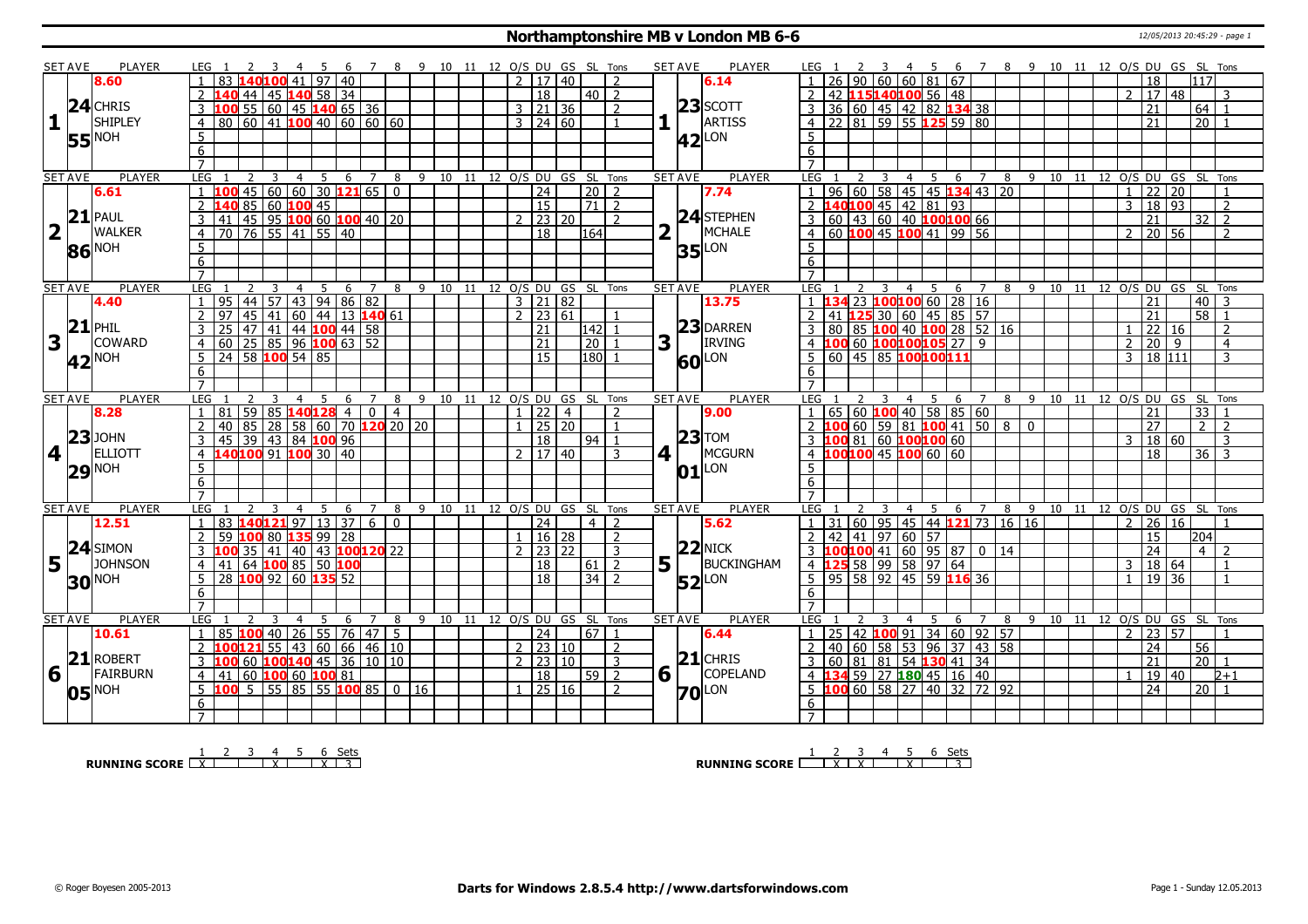#### **Northamptonshire MB v London MB 6-6** 12/05/2013 20:45:29 - page 2

|             | SET AVE        | <b>PLAYER</b>       | LEG 1               |                                                                        |                                           |                | 45             |                | - 6                    |   |                |       |             |  |               |                 |                     | 7 8 9 10 11 12 O/S DU GS SL Tons |                              |           | <b>SET AVE</b> | <b>PLAYER</b>       | LEG 1               |                                  |   |                | - 45 |   |                                       |                                                                                                                                   |                 | 6 7 8 9 10 11 12 O/S DU GS SL Tons |  |                |                 |                     |                            |                                   |                |
|-------------|----------------|---------------------|---------------------|------------------------------------------------------------------------|-------------------------------------------|----------------|----------------|----------------|------------------------|---|----------------|-------|-------------|--|---------------|-----------------|---------------------|----------------------------------|------------------------------|-----------|----------------|---------------------|---------------------|----------------------------------|---|----------------|------|---|---------------------------------------|-----------------------------------------------------------------------------------------------------------------------------------|-----------------|------------------------------------|--|----------------|-----------------|---------------------|----------------------------|-----------------------------------|----------------|
|             |                | 4.80                |                     | 36                                                                     | 58                                        |                |                |                | 97 47 26 46 101        |   |                |       |             |  |               | 21              |                     | $\sqrt{90}$                      |                              |           |                | 2.59                |                     |                                  |   |                |      |   | 3494200                               | $\overline{20}$                                                                                                                   |                 |                                    |  |                | 22              |                     | $\overline{20}$            |                                   | $\mathcal{L}$  |
|             |                |                     |                     |                                                                        | 26   60   60   <mark>100</mark>   26   55 |                |                |                |                        |   |                |       |             |  |               | $\overline{21}$ |                     | 34                               | 2                            |           |                |                     |                     |                                  |   |                |      |   | 85 96 26 56 94 98 46                  |                                                                                                                                   |                 |                                    |  | $2^{\circ}$    |                 | 20 46               |                            |                                   |                |
|             |                | $19$ CHUCK          |                     | 43 26 85 139 28 13 27 60                                               |                                           |                |                |                |                        |   |                |       |             |  |               | 24              |                     | l 80 l                           |                              |           |                | $22$ JIM            |                     |                                  |   |                |      |   |                                       | 94   26   60   80   60   40   89   40   12                                                                                        |                 |                                    |  | $\mathcal{P}$  |                 | 26 12               |                            |                                   |                |
| 7           |                | SCOTT               | $\overline{4}$      |                                                                        |                                           |                |                |                |                        |   |                |       |             |  |               |                 |                     |                                  |                              | 7         |                | <b>IFOSTER</b>      | $\overline{4}$      |                                  |   |                |      |   |                                       |                                                                                                                                   |                 |                                    |  |                |                 |                     |                            |                                   |                |
|             |                |                     | $\overline{5}$      |                                                                        |                                           |                |                |                |                        |   |                |       |             |  |               |                 |                     |                                  |                              |           |                |                     | 5 <sup>5</sup>      |                                  |   |                |      |   |                                       |                                                                                                                                   |                 |                                    |  |                |                 |                     |                            |                                   |                |
|             |                | 68 NOH              | $\overline{6}$      |                                                                        |                                           |                |                |                |                        |   |                |       |             |  |               |                 |                     |                                  |                              |           |                | $10^{\text{LON}}$   | 6                   |                                  |   |                |      |   |                                       |                                                                                                                                   |                 |                                    |  |                |                 |                     |                            |                                   |                |
|             |                |                     | $\overline{7}$      |                                                                        |                                           |                |                |                |                        |   |                |       |             |  |               |                 |                     |                                  |                              |           |                |                     | $\overline{7}$      |                                  |   |                |      |   |                                       |                                                                                                                                   |                 |                                    |  |                |                 |                     |                            |                                   |                |
|             | SET AVE        | <b>PLAYER</b>       | LEG                 |                                                                        | 2                                         |                | $\overline{4}$ | -5             |                        | 6 | 7              | 8     |             |  |               |                 |                     | 9 10 11 12 O/S DU GS SL Tons     |                              |           | <b>SET AVE</b> | <b>PLAYER</b>       | LEG                 |                                  | 3 | 4              | -5   | 6 | $\overline{7}$                        |                                                                                                                                   |                 | 8 9 10 11 12 0/S DU GS SL Tons     |  |                |                 |                     |                            |                                   |                |
|             |                | 6.10                |                     | 30                                                                     | 70                                        |                |                |                | 85 60 45 95 34         |   |                |       |             |  |               | 21              |                     | $\overline{82}$                  |                              |           |                | 5.03                |                     | 60                               |   |                |      |   | $145$ 25 140 85 138 8                 |                                                                                                                                   |                 |                                    |  |                | 19              |                     | 8                          | $\overline{2}$                    |                |
|             |                |                     | $\overline{2}$      | 45                                                                     | $10081$ $14035$ 68 32                     |                |                |                |                        |   |                |       |             |  |               |                 | $3 \mid 21 \mid 32$ |                                  | $\overline{2}$               |           |                |                     | $\overline{2}$      |                                  |   |                |      |   | 45 85 43 125 97 28 42                 |                                                                                                                                   |                 |                                    |  |                | 21              |                     |                            | $\overline{36}$<br>$\overline{1}$ |                |
|             | $22$ IAN       |                     | 3                   | $\overline{92}$                                                        | 60   45   45   42 <b>133</b> 34   50      |                |                |                |                        |   |                |       |             |  |               |                 | $2 \mid 23 \mid 50$ |                                  | $\mathbf{1}$                 |           |                | $21$ <sub>ROB</sub> |                     |                                  |   |                |      |   | 3   45   100   30   85   81   54   21 |                                                                                                                                   |                 |                                    |  |                | $\overline{21}$ |                     |                            | 85<br>$\overline{1}$              |                |
| 8           | $\mathbf{L}$   | <b>EVANS</b>        | $\overline{4}$      | 59 45 125 54 28 78 112                                                 |                                           |                |                |                |                        |   |                |       |             |  |               |                 | $3 \ 21 \ 112$      |                                  | $\mathcal{L}$                |           | $8\sqrt{1}$    | EDWARDS             |                     |                                  |   |                |      |   | $4 \overline{)55}$ 30 55 85 30 45 45  |                                                                                                                                   |                 |                                    |  |                | $\overline{21}$ |                     |                            | 156                               |                |
|             |                |                     | $\overline{5}$      |                                                                        |                                           |                |                |                |                        |   |                |       |             |  |               |                 |                     |                                  |                              |           |                |                     | 5                   |                                  |   |                |      |   |                                       |                                                                                                                                   |                 |                                    |  |                |                 |                     |                            |                                   |                |
|             |                | <b>35 NOH</b>       | 6                   |                                                                        |                                           |                |                |                |                        |   |                |       |             |  |               |                 |                     |                                  |                              |           |                | $06$ <sup>LON</sup> | 6                   |                                  |   |                |      |   |                                       |                                                                                                                                   |                 |                                    |  |                |                 |                     |                            |                                   |                |
|             |                |                     | $\overline{7}$      |                                                                        |                                           |                |                |                |                        |   |                |       |             |  |               |                 |                     |                                  |                              |           |                |                     |                     |                                  |   |                |      |   |                                       |                                                                                                                                   |                 |                                    |  |                |                 |                     |                            |                                   |                |
|             | <b>SET AVE</b> | <b>PLAYER</b>       | LEG                 |                                                                        |                                           | $\overline{3}$ | $\overline{4}$ | $\overline{5}$ |                        |   |                | 6 7 8 |             |  |               |                 |                     | 9 10 11 12 0/S DU GS SL Tons     |                              |           | <b>SET AVE</b> | <b>PLAYER</b>       | LEG 1               |                                  | 3 |                |      |   | 4 5 6 7                               | 8                                                                                                                                 | $-9$            |                                    |  |                |                 |                     | 10 11 12 O/S DU GS SL Tons |                                   |                |
|             |                | 7.42                |                     |                                                                        | 60 26 100 60 45 90 15                     |                |                |                |                        |   |                |       |             |  |               | $\overline{24}$ |                     | 5 <sup>1</sup>                   | $\mathcal{D}$                |           |                | 9.30                |                     | 35 41                            |   |                |      |   |                                       |                                                                                                                                   | $\overline{39}$ |                                    |  | $\mathcal{P}$  |                 | 26                  | 39                         |                                   |                |
|             |                |                     |                     |                                                                        | 85   100 43   93   40                     |                |                |                |                        |   |                |       |             |  | $\mathcal{P}$ |                 | 17 40               |                                  | $\mathcal{P}$                |           |                |                     | $\overline{2}$      | 95 100 78 58 50                  |   |                |      |   |                                       |                                                                                                                                   |                 |                                    |  |                | 15              |                     |                            | 120 l<br>- 1                      |                |
|             |                | $22$ DEREK          | $\overline{3}$      | 95                                                                     | $95 \mid 41 \mid 36$                      |                |                |                |                        |   |                |       |             |  |               | $\overline{12}$ |                     | 234                              |                              |           |                | $24$ LEE            |                     | 3 55 41 140 125 140              |   |                |      |   |                                       |                                                                                                                                   |                 |                                    |  | 3              |                 | 15 140              |                            | 3                                 |                |
| 9           |                | <b>BURNHOPE</b>     | $\overline{4}$      | $85$ 30 41 66 85 162 32                                                |                                           |                |                |                |                        |   |                |       |             |  |               |                 | $3 \mid 21 \mid 32$ |                                  |                              |           | 9 1            | <b>COCKS</b>        |                     | 4 59 60 60 125 77 100            |   |                |      |   |                                       |                                                                                                                                   |                 |                                    |  |                | 18              |                     |                            | $20$   2                          |                |
|             |                |                     | 5 <sup>5</sup>      | $60$ 30 38 43 140 54 26                                                |                                           |                |                |                |                        |   |                |       |             |  |               | 21              |                     | 111011                           |                              |           |                |                     |                     |                                  |   |                |      |   |                                       | $5   81   26   100   54   100   80   40   20$                                                                                     |                 |                                    |  |                |                 | $3 \mid 24 \mid 20$ |                            | $\overline{2}$                    |                |
|             |                | <b>69 NOH</b>       | 6                   |                                                                        |                                           |                |                |                |                        |   |                |       |             |  |               |                 |                     |                                  |                              |           |                | $13$ LON            |                     |                                  |   |                |      |   |                                       |                                                                                                                                   |                 |                                    |  |                |                 |                     |                            |                                   |                |
|             |                |                     | $\overline{7}$      |                                                                        |                                           |                |                |                |                        |   |                |       |             |  |               |                 |                     |                                  |                              |           |                |                     | 6<br>$\overline{7}$ |                                  |   |                |      |   |                                       |                                                                                                                                   |                 |                                    |  |                |                 |                     |                            |                                   |                |
|             |                |                     |                     |                                                                        |                                           |                |                |                |                        |   |                | 8     |             |  |               |                 |                     |                                  | 9 10 11 12 0/S DU GS SL Tons |           | <b>SET AVE</b> | <b>PLAYER</b>       | LEG 1               |                                  | 3 |                |      |   | 4 5 6 7                               | 8                                                                                                                                 | $-9$            |                                    |  |                |                 |                     | 12 O/S DU GS SL Tons       |                                   |                |
|             |                |                     |                     |                                                                        |                                           |                |                |                |                        |   |                |       |             |  |               |                 |                     |                                  |                              |           |                |                     |                     |                                  |   |                |      |   |                                       |                                                                                                                                   |                 |                                    |  |                |                 |                     |                            |                                   |                |
|             | <b>SET AVE</b> | <b>PLAYER</b>       | LEG                 |                                                                        |                                           |                | $\overline{4}$ | 5 <sub>1</sub> |                        |   | 6 7            |       |             |  |               |                 |                     |                                  |                              |           |                |                     |                     |                                  |   |                |      |   |                                       |                                                                                                                                   |                 | $10$ $11$                          |  |                |                 |                     |                            |                                   |                |
|             |                | 7.80                |                     | $1 \overline{135} 15 \overline{60} 87 \overline{140} 48 \overline{16}$ |                                           |                |                |                |                        |   |                |       |             |  |               |                 | $2 \mid 20 \mid 16$ |                                  | $\overline{2}$               |           |                | 5.15                |                     | $1   85  $ 135140 45 77 3        |   |                |      |   |                                       |                                                                                                                                   |                 |                                    |  |                | 18              |                     |                            | $16 \mid 2$                       |                |
|             |                |                     | 2                   | <b>140<mark>125</mark></b> 80 81 59 16                                 |                                           |                |                |                |                        |   |                |       |             |  | $\mathbf{1}$  |                 | 16 16               |                                  | $\overline{z}$               |           |                |                     |                     | 2 100 60 60 41 140 25            |   |                |      |   |                                       |                                                                                                                                   |                 |                                    |  |                | 18              |                     |                            | $75$   2                          |                |
|             |                | 24 RICHARD          | 3                   | $100$ 140 24 55 46 96 35 0 5                                           |                                           |                |                |                |                        |   |                |       |             |  |               |                 | $7 \times 126$ 5    |                                  | $\mathcal{L}$                |           |                | $23$ TONY           |                     |                                  |   |                |      |   |                                       | $3 \overline{)38 \overline{)61 \overline{)47 \overline{)40 \overline{85 \overline{)95 \overline{46 \overline{)57 \overline{}}}}}$ |                 |                                    |  |                | 24              |                     |                            | $\overline{32}$                   |                |
| <b>10</b>   |                | SHARP               | $\overline{4}$      |                                                                        |                                           |                |                |                |                        |   |                |       |             |  |               |                 |                     |                                  |                              | <b>LQ</b> |                | HAMIT               | $\overline{4}$      |                                  |   |                |      |   |                                       |                                                                                                                                   |                 |                                    |  |                |                 |                     |                            |                                   |                |
|             |                | $24^{\text{NOH}}$   | $\overline{5}$      |                                                                        |                                           |                |                |                |                        |   |                |       |             |  |               |                 |                     |                                  |                              |           |                | <b>00</b> LON       | $\overline{5}$      |                                  |   |                |      |   |                                       |                                                                                                                                   |                 |                                    |  |                |                 |                     |                            |                                   |                |
|             |                |                     | 6                   |                                                                        |                                           |                |                |                |                        |   |                |       |             |  |               |                 |                     |                                  |                              |           |                |                     | $6 \overline{6}$    |                                  |   |                |      |   |                                       |                                                                                                                                   |                 |                                    |  |                |                 |                     |                            |                                   |                |
|             |                |                     | $\overline{7}$      |                                                                        |                                           |                |                |                |                        |   |                |       |             |  |               |                 |                     |                                  |                              |           |                |                     |                     |                                  |   |                |      |   |                                       |                                                                                                                                   |                 |                                    |  |                |                 |                     |                            |                                   |                |
|             | <b>SET AVE</b> | <b>PLAYER</b>       | LEG                 |                                                                        |                                           |                |                | -5             |                        | 6 |                |       |             |  |               |                 |                     | 8 9 10 11 12 O/S DU GS SL Tons   |                              |           | <b>SET AVE</b> | <b>PLAYER</b>       | LEG                 |                                  |   | $\overline{4}$ | - 5  | 6 | $\overline{7}$                        |                                                                                                                                   |                 | 8 9 10 11 12 O/S DU GS SL Tons     |  |                |                 |                     |                            |                                   |                |
|             |                | 7.31                |                     | 46   85                                                                |                                           |                |                |                | 60   58   85   28   59 |   |                |       |             |  |               | 21              |                     | 80                               |                              |           |                | 5.07                |                     | 98 27                            |   |                |      |   |                                       | 95 <b>121</b> 43   24   43   50                                                                                                   |                 |                                    |  | 3              |                 | 24                  | 50                         |                                   |                |
|             |                |                     |                     | 47                                                                     | 26 100 60 39 44 39 146                    |                |                |                |                        |   |                |       |             |  |               |                 | $3$   24   146      |                                  | 2                            |           |                |                     |                     | $44 \mid 83$                     |   |                |      |   | 83 65 83 59 68                        |                                                                                                                                   |                 |                                    |  |                | 21              |                     |                            | 16                                |                |
|             |                | $20$ NICK           | 3                   |                                                                        | 45 100 44 45 93 18                        |                |                |                |                        |   |                |       | $0 \mid 16$ |  | $2^{\circ}$   |                 | 26 16               |                                  | $\overline{2}$               |           |                | $20$ PAUL           | 3                   |                                  |   |                |      |   |                                       | 38 91 28 45 93 59 59 56 0                                                                                                         |                 |                                    |  |                | $\overline{27}$ |                     |                            | 32                                |                |
| 11          |                | <b>WESBY</b>        | $\overline{4}$      | 46                                                                     | 45 26 84 41 89 145                        |                |                |                |                        |   |                |       |             |  |               | 21              |                     | 25   1                           |                              |           | 1H L           | KILLINGTON          |                     |                                  |   |                |      |   | 4 66 90 63 44 140 40 58               |                                                                                                                                   |                 |                                    |  | 3              | 21              |                     | 58                         | $\overline{1}$                    |                |
|             |                |                     | 5                   | $-41$                                                                  | 81 <b>100</b> 80 39 60 76 24              |                |                |                |                        |   |                |       |             |  |               |                 | $2 \mid 23 \mid 24$ |                                  |                              |           |                |                     |                     |                                  |   |                |      |   |                                       | 5 30 44 59 82 121125 20 15                                                                                                        |                 |                                    |  |                | 24              |                     |                            | $5 \mid 2$                        |                |
|             |                | $87$ <sup>NOH</sup> | 6                   |                                                                        |                                           |                |                |                |                        |   |                |       |             |  |               |                 |                     |                                  |                              |           |                | <b>96</b> LON       | 6                   |                                  |   |                |      |   |                                       |                                                                                                                                   |                 |                                    |  |                |                 |                     |                            |                                   |                |
|             |                |                     | $\overline{7}$      |                                                                        |                                           |                |                |                |                        |   |                |       |             |  |               |                 |                     |                                  |                              |           |                |                     | $\overline{7}$      |                                  |   |                |      |   |                                       |                                                                                                                                   |                 |                                    |  |                |                 |                     |                            |                                   |                |
|             | <b>SET AVE</b> | PLAYER              | <b>LEG</b>          |                                                                        |                                           |                |                |                |                        | 6 | $\overline{7}$ | 8     |             |  |               |                 |                     | 9 10 11 12 O/S DU GS SL Tons     |                              |           | <b>SET AVE</b> | <b>PLAYER</b>       | LEG                 |                                  |   | 4              |      | 6 |                                       | 8                                                                                                                                 | $\overline{9}$  |                                    |  |                |                 |                     | 10 11 12 O/S DU GS SL Tons |                                   |                |
|             |                | 6.40                | $\overline{1}$      | 60 100 100 41 55 59 86                                                 |                                           |                |                |                |                        |   |                |       |             |  |               |                 | $3 \mid 21 \mid 86$ |                                  | $\mathcal{P}$                |           |                | 8.48                |                     | 1   84   100   41   44   48   84 |   |                |      |   |                                       |                                                                                                                                   |                 |                                    |  |                | 18              |                     |                            | 100 1                             |                |
|             |                |                     | $\mathcal{P}$       | 60                                                                     | 22 60 59 140 41                           |                |                |                |                        |   |                |       |             |  |               | 18              |                     | 119 1                            |                              |           |                |                     |                     |                                  |   |                |      |   | 2 55 59 70 66 43 100 108              |                                                                                                                                   |                 |                                    |  |                |                 | 3 21 108            |                            | $\overline{2}$                    |                |
|             | $22$ LEE       |                     | 3                   | 80                                                                     | $100$ 45 60 60 100                        |                |                |                |                        |   |                |       |             |  |               | $\overline{18}$ |                     | $56$   2                         |                              |           |                | $24$ JOHN           |                     | 3 57 60 100100140 44             |   |                |      |   |                                       |                                                                                                                                   |                 |                                    |  | $\overline{3}$ |                 | 18 44               |                            | $\overline{3}$                    |                |
| $12^{\top}$ |                | <b>ROSE</b>         | 4                   | $60   45   60   60   60$ 100                                           |                                           |                |                |                |                        |   |                |       |             |  |               | $\overline{18}$ |                     | $116$ 1                          |                              |           | 21             | NELSON              |                     |                                  |   |                |      |   | $4$ 85 100 58 59 59 100 40            |                                                                                                                                   |                 |                                    |  |                |                 | $2 \mid 20 \mid 40$ |                            |                                   | $\overline{2}$ |
|             |                |                     | $\overline{5}$      |                                                                        |                                           |                |                |                |                        |   |                |       |             |  |               |                 |                     |                                  |                              |           |                |                     | 5                   |                                  |   |                |      |   |                                       |                                                                                                                                   |                 |                                    |  |                |                 |                     |                            |                                   |                |
|             |                | 84 <sup>NOH</sup>   | 6<br>$\overline{7}$ |                                                                        |                                           |                |                |                |                        |   |                |       |             |  |               |                 |                     |                                  |                              |           |                | $73$ <sup>LON</sup> | 6<br>$\overline{7}$ |                                  |   |                |      |   |                                       |                                                                                                                                   |                 |                                    |  |                |                 |                     |                            |                                   |                |

**RUNNING SCORE**<u>
<sup>7</sup>
8
<sup>9</sup>
10
11
12 Sets</u><br> **RUNNING SCORE**<u>
1 X I X I 1 6</u>

OP: Northamptonshire MB - Chris Shipley 24.55 \*

<u>7 8 9 10 11 12 Sets</u><br>**RUNNING SCORE** EXTERT TEXT TEXT 6

OP: London MB - John Nelson 24.73 \*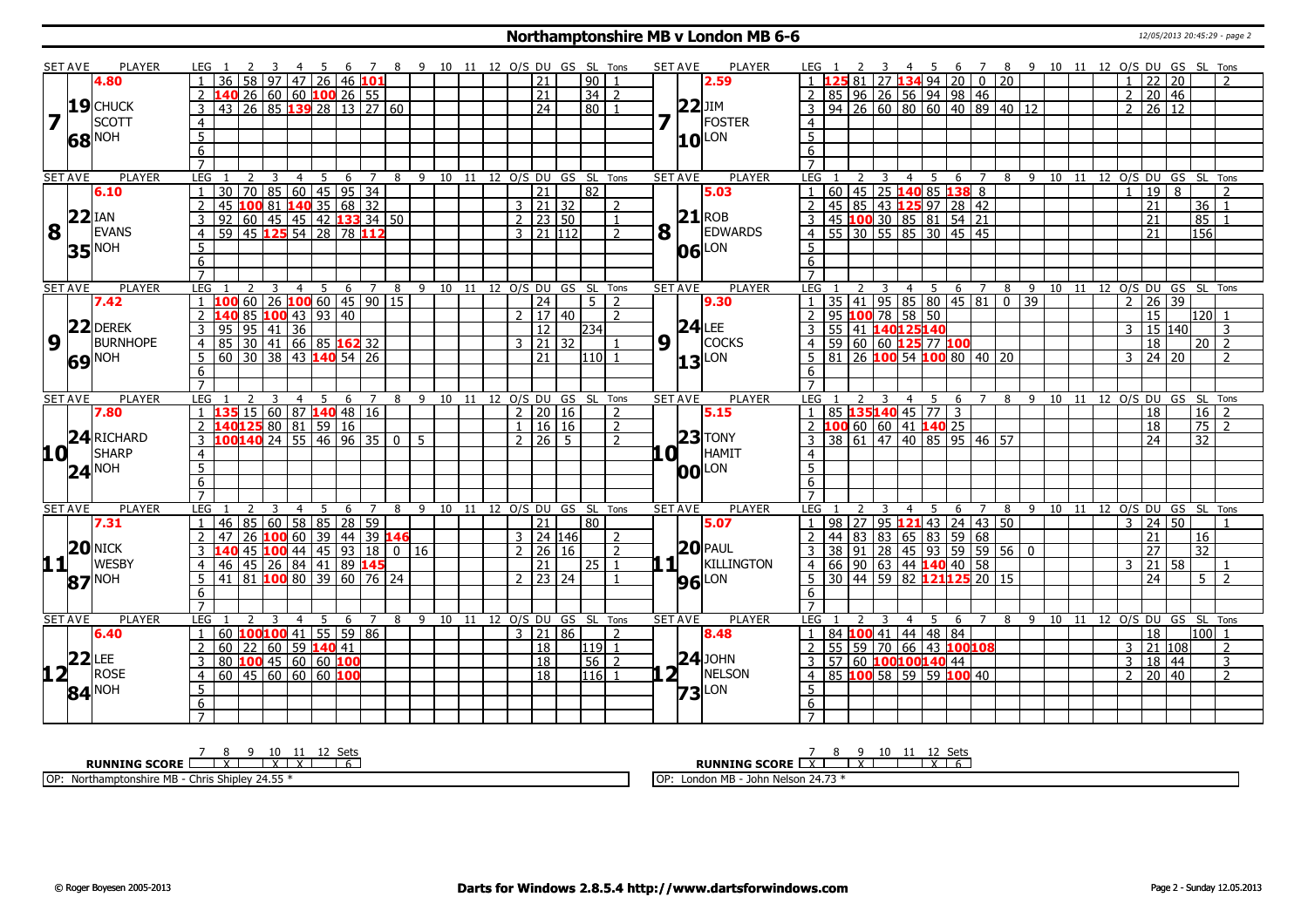# **Northamptonshire MB**

### **London MB**

| <b>PLAYER</b>        |    | lw/Llwonllost | <b>AVE</b> | <b>TAVE</b> | <b>POINTS DARTS TONS TON+180</b> |      |      |  | <b>TONS</b> | <b>PLAYER</b>          |    | W/Liwonilost | <b>AVE</b> |       | TAVE POINTS DARTS TONS TON+ 180 |      |    |     | <b>TONS</b> |
|----------------------|----|---------------|------------|-------------|----------------------------------|------|------|--|-------------|------------------------|----|--------------|------------|-------|---------------------------------|------|----|-----|-------------|
| <b>Chris Shipley</b> |    |               | 24.55      | 8.60        | 1964                             | 80   |      |  | $7 + 0$     | <b>Scott Artiss</b>    |    |              | 23.42      | 6.14  | 1803                            | 77   |    |     | $5 + 0$     |
| <b>Paul Walker</b>   |    |               | 21.86      | 6.61        | 1749 I                           | 80   |      |  | $6 + C$     | <b>Stephen McHale</b>  |    |              | 24.35      | 7.74  | 1972                            | 81   |    |     | $7 + 0$     |
| <b>Phil Coward</b>   |    |               | 21.42      | 4.40        | 2163                             | 101  |      |  | $4 + C$     | Darren Irving          |    |              | 23.60      | 13.75 | 2407                            | 102  | 13 |     | $13 + 0$    |
| John Elliott         |    |               | 23.29      | 8.28        | 1910                             | 82   |      |  | $7 + 0$     | <b>Tom McGurn</b>      |    |              | 23.01      | 9.00  | 1933                            | 84   |    |     | $9 + 0$     |
| Simon Johnson        |    |               | 24.30      | 12.51       | 2406 l                           | 99   | 10   |  | 11+0        | <b>Nick Buckingham</b> |    |              | 22.52      | 5.62  | 2297                            | 102  |    | 0 I | $5+0$       |
| Robert Fairburn      |    |               | 21.05      | 10.61       | 2379                             | 113  |      |  | $10 + 0$    | <b>Chris Copeland</b>  |    |              | 21.70      | 6.44  | 2409                            | 111  |    |     | $5 + 1$     |
| <b>Chuck Scott</b>   |    |               | 19.68      | 4.80        | 1299                             | 66   |      |  | $4 + C$     | <b>Jim Foster</b>      |    |              | 22.10      | 2.59  | 1503                            | 68   |    |     | $2 + 0$     |
| l Ian Evans          |    |               | 22.35      | 6.10        | 1922                             | 86   |      |  | $5 + C$     | <b>Rob Edwards</b>     |    |              | 21.06      | 5.03  | 1727                            | 82   |    |     | $4 + 0$     |
| Derek Burnhope       |    |               | 22.69      | 7.42        | 2156 l                           | 95   |      |  | $6 + 0$     | Lee Cocks              |    |              | 24.13      | 9.30  | 2365                            | 98   |    |     | $8 + 0$     |
| <b>Richard Sharp</b> |    | 0             | 24.24      | 7.80        | 1503                             | 62   |      |  | $6 + C$     | <b>Tony Hamit</b>      |    |              | 23.00      | 5.15  | 1380                            | 60   |    |     | $4 + 0$     |
| Nick Wesby           |    |               | 20.87      | 7.31        | 2400                             | 115  |      |  | $6 + C$     | <b>Paul Killington</b> |    |              | 20.96      | 5.07  | 2452                            | 117  |    |     | $4 + 0$     |
| Lee Rose             |    |               | 22.84      | 6.40        | 1713                             | 75   |      |  | $6 + C$     | <b>John Nelson</b>     |    |              | 24.73      | 8.48  | 1904                            | 77   |    |     | $8 + 0$     |
| <b>TOTALS</b>        | 26 | 25            | 22.36      |             | 23564                            | 1054 | 56 I |  | $78 + 0$    | <b>TOTALS</b>          | 25 |              | 22.81      |       | 24152                           | 1059 | 64 |     | $74 + 1$    |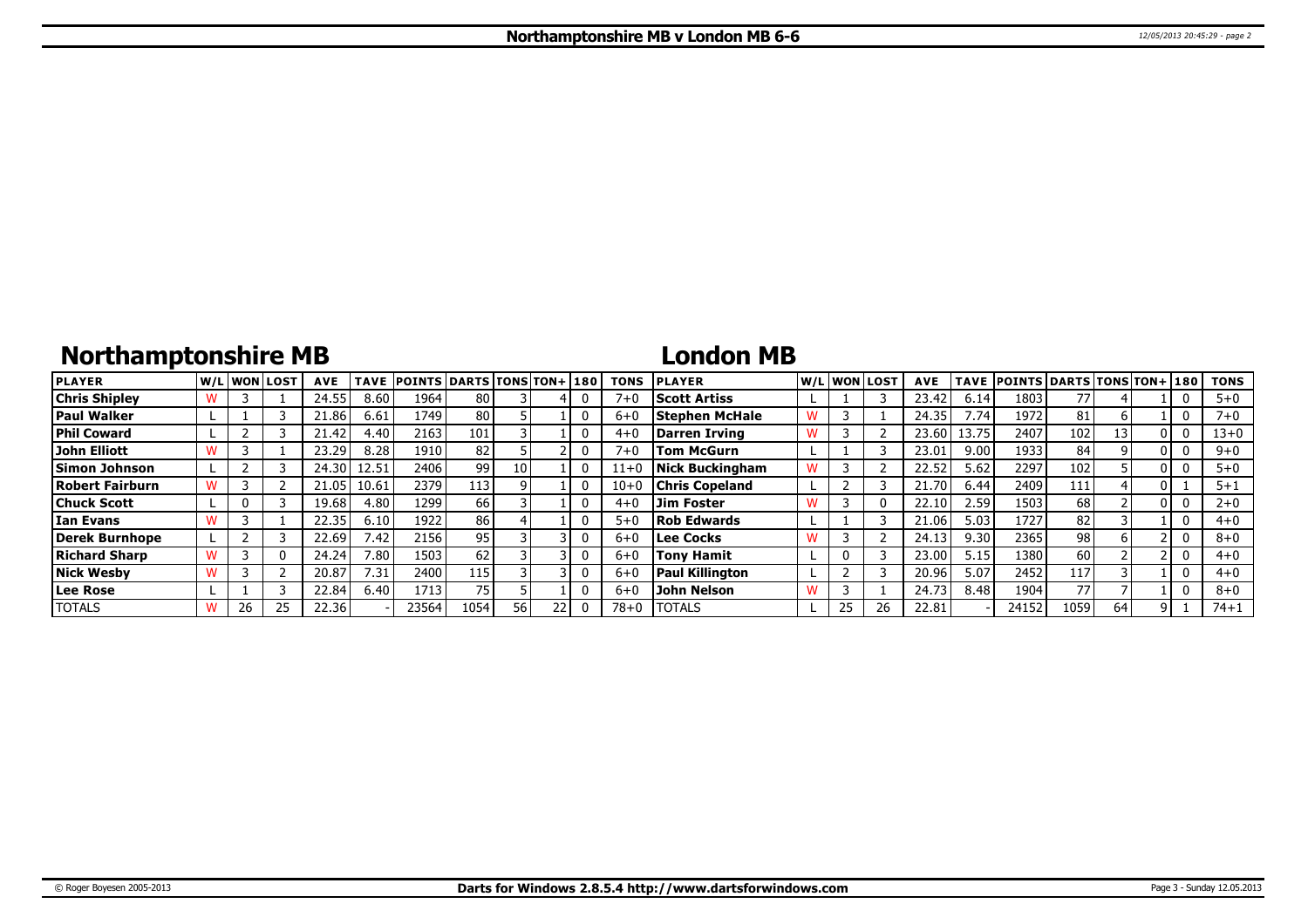### **Northamptonshire WB v London WB 1-5** 12/05/2013 20:44:45 - page 1

|   | SET AVE        | <b>PLAYER</b>            | LEG 1           |                           |                |                                                                                                       |                |             |   | <sup>7</sup>          |    | 8 9 10 11 12 O/S DU GS SL Tons   |        |                 |             |              |                     |                 |                            |                | <b>SET AVE</b> |    | PLAYER              |                         |   |                         |                |                |                                                               |              |                                                                                                                                                                  |             |                                                          |                |                |                |                    |                                        |                | 7 8 9 10 11 12 O/S DU GS SL Tons   |
|---|----------------|--------------------------|-----------------|---------------------------|----------------|-------------------------------------------------------------------------------------------------------|----------------|-------------|---|-----------------------|----|----------------------------------|--------|-----------------|-------------|--------------|---------------------|-----------------|----------------------------|----------------|----------------|----|---------------------|-------------------------|---|-------------------------|----------------|----------------|---------------------------------------------------------------|--------------|------------------------------------------------------------------------------------------------------------------------------------------------------------------|-------------|----------------------------------------------------------|----------------|----------------|----------------|--------------------|----------------------------------------|----------------|------------------------------------|
|   |                | 4.64                     |                 | 60                        | 55             | 41                                                                                                    |                | 45          |   | 100 85 30             |    |                                  |        |                 |             | $\mathbf{1}$ | $\overline{22}$     | $\overline{30}$ |                            |                |                |    | 5.75                |                         |   | $60$ 41                 |                | 41 125         |                                                               | 60   44   20 |                                                                                                                                                                  |             |                                                          |                |                |                | 24                 |                                        | 40             |                                    |
|   |                |                          |                 |                           |                |                                                                                                       |                |             |   |                       |    |                                  |        |                 |             |              | $\overline{33}$     |                 | 65                         |                |                |    |                     |                         |   |                         |                |                |                                                               |              |                                                                                                                                                                  |             | 60 41 60 26 85 45 45 43 40 20 36                         |                |                | $\overline{1}$ | 31                 | 36                                     |                |                                    |
|   |                | $15$ FAYE                | 3               |                           |                |                                                                                                       |                |             |   |                       |    |                                  |        |                 |             |              | $\overline{24}$     |                 | 44                         |                |                |    | $16$ LYNDA          |                         |   |                         |                |                |                                                               |              | 3 60 45 19 100 41 41 36 99 60                                                                                                                                    |             |                                                          |                |                | $\overline{2}$ |                    | 26 60                                  |                |                                    |
| 1 |                | <b>MASON</b>             | $\overline{4}$  |                           |                | <u>7 43 58 45 11 46 40 40 59 32 55<br/>24 121 45 44 60 45 60 58<br/>85 26 140 55 9 85 49 44 0 4 0</u> |                |             |   |                       |    |                                  |        | 4 0             | $\boxed{0}$ |              | 3  48               | $\overline{2}$  |                            | $\overline{1}$ |                |    | <b>BIONDINI</b>     |                         |   |                         |                |                |                                                               |              |                                                                                                                                                                  |             | $4   45   26   43   140   81   110   48   4   0   0   0$ |                | $\overline{z}$ |                | 45                 |                                        | $\mathcal{P}$  | $\overline{2}$                     |
|   |                | NOH                      |                 |                           |                | $5$ 103 83 28 41 60 85 25 14                                                                          |                |             |   |                       |    |                                  |        |                 |             |              | 24                  |                 | $62$   1                   |                |                |    |                     |                         |   |                         |                |                |                                                               |              | 5   92   26   55   100 81   43   21   43   40                                                                                                                    |             |                                                          |                |                | $\overline{2}$ |                    | $26 \mid 40$                           |                |                                    |
|   | 46             |                          | 6               |                           |                |                                                                                                       |                |             |   |                       |    |                                  |        |                 |             |              |                     |                 |                            |                |                |    | $20$ <sup>LON</sup> |                         |   |                         |                |                |                                                               |              |                                                                                                                                                                  |             |                                                          |                |                |                |                    |                                        |                |                                    |
|   |                |                          | $\overline{7}$  |                           |                |                                                                                                       |                |             |   |                       |    |                                  |        |                 |             |              |                     |                 |                            |                |                |    |                     |                         |   |                         |                |                |                                                               |              |                                                                                                                                                                  |             |                                                          |                |                |                |                    |                                        |                |                                    |
|   | <b>SET AVE</b> | <b>PLAYER</b>            | LEG             |                           | 2              | $\overline{3}$<br>$\overline{4}$                                                                      |                | $5^{\circ}$ | 6 |                       |    | 7 8 9 10 11 12 0/S DU GS SL Tons |        |                 |             |              |                     |                 |                            |                | <b>SET AVE</b> |    | <b>PLAYER</b>       | LEG 1                   | 2 | $\overline{\mathbf{3}}$ |                |                |                                                               |              |                                                                                                                                                                  |             |                                                          |                |                |                |                    | 4 5 6 7 8 9 10 11 12 O/S DU GS SL Tons |                |                                    |
|   |                | 4.84                     |                 |                           |                |                                                                                                       |                |             |   |                       |    |                                  |        |                 |             |              | $\overline{27}$     |                 | $\overline{40}$            |                |                |    | 7.46                |                         |   |                         |                |                |                                                               |              | 41 11 45 79 50 81 100 54 40                                                                                                                                      |             |                                                          |                |                |                |                    | $3 \mid 27 \mid 40$                    |                |                                    |
|   |                |                          |                 |                           |                |                                                                                                       |                |             |   |                       |    |                                  |        |                 |             |              | $\overline{30}$     |                 | 40                         |                |                |    |                     |                         |   |                         |                |                |                                                               |              | 2 <b>100</b> 20   7 <b>100 140</b> 41 33 55 0                                                                                                                    |             | $\overline{0}$                                           | $\overline{5}$ |                | $\mathbf{3}$   |                    | 33 5                                   |                | 3                                  |
|   |                | $16$ BETTY               | $\overline{3}$  | 85                        | $\overline{9}$ | 11                                                                                                    |                |             |   |                       |    | 26 100 81 81 41 27 40            |        |                 |             |              | 3   30   40         |                 |                            |                |                |    | $16$ DEB            |                         |   |                         |                |                |                                                               |              | 22 43 22 45 30 43 26 40 22                                                                                                                                       |             |                                                          |                |                |                | $\overline{27}$    |                                        | 208            |                                    |
|   |                | <b>TOMPKINS</b>          |                 |                           |                |                                                                                                       |                |             |   |                       |    |                                  |        |                 |             |              | $3 \mid 30 \mid 45$ |                 |                            |                | 2              |    | WATLING             |                         |   |                         |                |                | 39 100 81 100 85 21 70 0                                      |              |                                                                                                                                                                  | $\boxed{1}$ | $\overline{0}$                                           |                |                |                | 30                 |                                        | $\overline{4}$ | 2                                  |
|   |                |                          |                 |                           |                | 4 <b>140</b> 43 26 41 37 45 40 40 44 45<br>5 24 <b>125</b> 45 52 11 41 60                             |                |             |   |                       |    |                                  |        |                 |             |              | 21                  |                 | 143 1                      |                |                |    |                     |                         |   |                         |                |                | $5 60 81 85 45 98 26$ 106                                     |              |                                                                                                                                                                  |             |                                                          |                |                |                |                    | $3 \mid 21 \mid 106$                   |                |                                    |
|   |                | <b>54</b> <sup>NOH</sup> | 6               |                           |                |                                                                                                       |                |             |   |                       |    |                                  |        |                 |             |              |                     |                 |                            |                |                |    | $62$ <sup>LON</sup> | 6                       |   |                         |                |                |                                                               |              |                                                                                                                                                                  |             |                                                          |                |                |                |                    |                                        |                |                                    |
|   |                |                          | $\overline{7}$  |                           |                |                                                                                                       |                |             |   |                       |    |                                  |        |                 |             |              |                     |                 |                            |                |                |    |                     | $\overline{7}$          |   |                         |                |                |                                                               |              |                                                                                                                                                                  |             |                                                          |                |                |                |                    |                                        |                |                                    |
|   | <b>SET AVE</b> | <b>PLAYER</b>            | LEG             |                           |                |                                                                                                       | $\overline{4}$ | 5           | 6 | 7                     | 8  | 9                                | 10     | $\overline{11}$ |             |              |                     |                 | 12 O/S DU GS SL Tons       |                | <b>SET AVE</b> |    | <b>PLAYER</b>       | LEG                     |   |                         |                | 4 5            |                                                               | 6 7          |                                                                                                                                                                  |             |                                                          |                |                |                |                    |                                        |                | 8 9 10 11 12 O/S DU GS SL Tons     |
|   |                | 1.00                     |                 |                           |                |                                                                                                       |                |             |   |                       |    |                                  |        |                 |             |              | 45                  |                 | $\overline{2}$             |                |                |    | 2.35                |                         |   |                         |                |                |                                                               |              |                                                                                                                                                                  |             |                                                          |                |                |                | $\vert 47 \vert 2$ |                                        |                |                                    |
|   |                |                          |                 |                           |                |                                                                                                       |                |             |   |                       |    |                                  |        |                 |             |              | $\overline{45}$     |                 | 9                          |                |                |    |                     |                         |   |                         |                |                |                                                               |              |                                                                                                                                                                  |             |                                                          |                |                |                | $\overline{43}$    | $\begin{array}{c} \n\end{array}$       |                |                                    |
|   | 11             | L ann                    |                 |                           |                |                                                                                                       |                |             |   |                       |    |                                  |        |                 |             |              | $\overline{30}$     |                 | 84                         |                |                |    | $12$ JANE           |                         |   |                         |                |                |                                                               |              |                                                                                                                                                                  |             | 3 66 41 52 45 22 26 30 41 28 40 110                      |                |                |                |                    | $3 \ 33 \ 110$                         |                |                                    |
| 3 |                | HOWARD                   | $\overline{4}$  |                           |                |                                                                                                       |                |             |   |                       |    |                                  |        |                 |             |              |                     |                 |                            |                | 3              |    | JOHNSON             |                         |   |                         |                |                |                                                               |              |                                                                                                                                                                  |             |                                                          |                |                |                |                    |                                        |                |                                    |
|   |                | <b>NOH</b>               | $\overline{5}$  |                           |                |                                                                                                       |                |             |   |                       |    |                                  |        |                 |             |              |                     |                 |                            |                |                |    | $22$ LON            | $\frac{4}{5}$           |   |                         |                |                |                                                               |              |                                                                                                                                                                  |             |                                                          |                |                |                |                    |                                        |                |                                    |
|   | 73             |                          | 6               |                           |                |                                                                                                       |                |             |   |                       |    |                                  |        |                 |             |              |                     |                 |                            |                |                |    |                     | 6                       |   |                         |                |                |                                                               |              |                                                                                                                                                                  |             |                                                          |                |                |                |                    |                                        |                |                                    |
|   |                |                          |                 |                           |                |                                                                                                       |                |             |   |                       |    |                                  |        |                 |             |              |                     |                 |                            |                |                |    |                     |                         |   |                         |                |                |                                                               |              |                                                                                                                                                                  |             |                                                          |                |                |                |                    |                                        |                |                                    |
|   | <b>SET AVE</b> | PLAYER                   | LEG             |                           |                | 3                                                                                                     | $\overline{4}$ | 5           | 6 | $\overline{7}$        | 89 |                                  |        |                 |             |              |                     |                 | 10 11 12 O/S DU GS SL Tons |                | <b>SET AVE</b> |    | <b>PLAYER</b>       | LEG                     |   |                         |                | 4 <sub>5</sub> |                                                               |              |                                                                                                                                                                  |             |                                                          |                |                |                |                    |                                        |                | 6 7 8 9 10 11 12 0/S DU GS SL Tons |
|   |                | 2.00                     |                 | 41                        | 41             | 15   25   81   21   41   23   60   45                                                                 |                |             |   |                       |    |                                  |        |                 |             |              | 30 <sup>2</sup>     |                 | 108                        |                |                |    | 2.00                |                         |   |                         |                |                |                                                               |              |                                                                                                                                                                  |             | 0 45 44 41 41 43 40 54 93 40                             |                |                | 2              |                    | 29 40                                  |                |                                    |
|   |                |                          | $\overline{2}$  |                           |                | 36 45 100 26 41 100 29 83                                                                             |                |             |   |                       |    | $\boxed{0}$ 17                   |        |                 |             |              | 30                  |                 | 24                         | $\overline{z}$ |                |    |                     |                         |   |                         |                |                |                                                               |              |                                                                                                                                                                  |             |                                                          |                |                | $\overline{3}$ |                    | 335                                    |                |                                    |
|   |                | $15$ ANGELA              | 3               |                           |                | 45 64 55 83 60 25 83 28 54                                                                            |                |             |   |                       |    |                                  |        |                 |             |              | $\overline{27}$     |                 | $\overline{4}$             |                |                |    | 17 ANDREA           |                         |   |                         |                |                |                                                               |              | $3   60   55   44   60$ <b>100</b> 59 24 69 30                                                                                                                   |             |                                                          |                |                | $\mathbf{1}$   |                    | $\sqrt{25}$ 30                         |                | $\mathbf{1}$                       |
| 4 |                | <b>BARROW</b>            | $\overline{4}$  |                           |                |                                                                                                       |                |             |   |                       |    |                                  |        |                 |             |              |                     |                 |                            |                | $\vert$        |    | <b>WALKER</b>       | $\overline{4}$          |   |                         |                |                |                                                               |              |                                                                                                                                                                  |             |                                                          |                |                |                |                    |                                        |                |                                    |
|   |                | $71$ <sup>NOH</sup>      | 5 <sup>2</sup>  |                           |                |                                                                                                       |                |             |   |                       |    |                                  |        |                 |             |              |                     |                 |                            |                |                | 28 | LON                 | $\overline{5}$          |   |                         |                |                |                                                               |              |                                                                                                                                                                  |             |                                                          |                |                |                |                    |                                        |                |                                    |
|   |                |                          | $6\overline{6}$ |                           |                |                                                                                                       |                |             |   |                       |    |                                  |        |                 |             |              |                     |                 |                            |                |                |    |                     | $6\overline{6}$         |   |                         |                |                |                                                               |              |                                                                                                                                                                  |             |                                                          |                |                |                |                    |                                        |                |                                    |
|   |                |                          | $\overline{7}$  |                           |                |                                                                                                       |                |             |   |                       |    |                                  |        |                 |             |              |                     |                 |                            |                |                |    |                     | $7^{\circ}$             |   |                         |                |                |                                                               |              |                                                                                                                                                                  |             |                                                          |                |                |                |                    |                                        |                |                                    |
|   | <b>SET AVE</b> | <b>PLAYER</b>            | <b>LEG</b>      |                           | $\mathcal{L}$  | ्र                                                                                                    | 4              | 5           | 6 | 7                     | 8  | 9                                | 10     | 11              |             |              |                     |                 | 12 O/S DU GS SL Tons       |                | <b>SET AVE</b> |    | PLAYER              | LEG                     |   |                         | $\overline{4}$ | 5              | 6                                                             |              |                                                                                                                                                                  |             |                                                          |                |                |                |                    | 7 8 9 10 11 12 O/S DU GS SL Tons       |                |                                    |
|   |                | 8.41                     | $\mathbf{1}$    | 60   85   17              |                | $\overline{9}$                                                                                        |                |             |   | $41$ <b>140</b> 45 42 |    | 42                               | $0$ 20 |                 |             |              | $1 \ 31 \ 20$       |                 |                            | $\mathbf{1}$   |                |    | 1.01                | 1 <sup>1</sup>          |   |                         |                |                |                                                               |              | 35 40 25 26 30 77 101 28 47                                                                                                                                      |             | 52 20                                                    |                |                |                | 33                 |                                        | 20 1           |                                    |
|   |                |                          |                 | $2 \mid 140 \mid 26 \mid$ |                | $\overline{41}$<br>$\sqrt{3}$                                                                         |                | $140$ 57 42 |   |                       | 52 |                                  |        |                 |             |              | $3 \mid 24 \mid 52$ |                 |                            | $\overline{z}$ |                |    |                     |                         |   |                         |                |                | 2 85 41 40 43 28 45 85                                        |              |                                                                                                                                                                  |             |                                                          |                |                |                | $\overline{21}$    |                                        | 134            |                                    |
|   |                | $\frac{17}{5}$ SANDRA    | $\overline{3}$  |                           |                | 26 26 22 45 60 22 100 11 121                                                                          |                |             |   |                       |    |                                  |        |                 |             |              | $\overline{27}$     |                 | $68$   2                   |                |                |    | $15$ LISA           | $\overline{\mathsf{3}}$ |   |                         |                |                |                                                               |              | $\overline{141}$ $\overline{13}$ $\overline{22}$ $\overline{45}$ $\overline{65}$ $\overline{45}$ $\overline{85}$ $\overline{83}$ $\overline{39}$ $\overline{63}$ |             |                                                          |                |                | $\overline{2}$ |                    | 29 63                                  |                |                                    |
|   |                | <b>SIMMONDS</b>          | $\overline{4}$  |                           |                | 10010081606041                                                                                        |                |             |   | $\overline{0}$        | 23 | 36                               |        |                 |             |              | $2 \mid 26 \mid 36$ |                 |                            | $\overline{2}$ | 5 <sup>1</sup> |    | DUNFORD             | $\overline{4}$          |   |                         |                |                | 24 40 11 60 24 43 85 30                                       |              |                                                                                                                                                                  |             |                                                          |                |                |                | $\overline{24}$    |                                        | 184            |                                    |
|   |                | 93 <sup>NOH</sup>        | 5               |                           |                |                                                                                                       |                |             |   |                       |    |                                  |        |                 |             |              |                     |                 |                            |                |                |    | <b>57</b> LON       | 5                       |   |                         |                |                |                                                               |              |                                                                                                                                                                  |             |                                                          |                |                |                |                    |                                        |                |                                    |
|   |                |                          | 6               |                           |                |                                                                                                       |                |             |   |                       |    |                                  |        |                 |             |              |                     |                 |                            |                |                |    |                     | 6                       |   |                         |                |                |                                                               |              |                                                                                                                                                                  |             |                                                          |                |                |                |                    |                                        |                |                                    |
|   |                |                          |                 |                           |                |                                                                                                       |                |             |   |                       |    |                                  |        |                 |             |              |                     |                 |                            |                |                |    |                     |                         |   |                         |                |                |                                                               |              |                                                                                                                                                                  |             |                                                          |                |                |                |                    |                                        |                |                                    |
|   | <b>SET AVE</b> | PLAYER                   | LEG             |                           |                | 3<br>$\overline{4}$                                                                                   |                | 5           | 6 | $\overline{7}$        | 8  | 9                                | 10     | 11              |             |              |                     |                 | 12 O/S DU GS SL Tons       |                | <b>SET AVE</b> |    | <b>PLAYER</b>       | LEG                     |   |                         | $\overline{4}$ | $\overline{5}$ |                                                               | 6 7          | 8                                                                                                                                                                | -9          | 10                                                       | 11             |                |                |                    |                                        |                | 12 O/S DU GS SL Tons               |
|   |                | 3.17                     | $\mathbf{1}$    | 52                        |                | 22 <b>100</b> 60 45 70 82 38 32                                                                       |                |             |   |                       |    |                                  |        |                 |             |              | $2 \mid 26 \mid 32$ |                 |                            |                |                |    | 8.97                | 1 <sup>1</sup>          |   |                         |                |                |                                                               |              | 41 39 3 24 26 100 45 100                                                                                                                                         |             |                                                          |                |                |                | 24                 |                                        | 123 2          |                                    |
|   |                |                          | 2               | 26                        |                |                                                                                                       |                |             |   |                       |    | 30 117                           |        |                 |             |              | $3$ 30 117          |                 |                            | $\mathbf{1}$   |                |    |                     |                         |   |                         |                |                |                                                               |              | 2 85 81 41 40 62 45 41 58 28 12                                                                                                                                  |             |                                                          |                |                |                | 30                 |                                        | 8              |                                    |
|   |                |                          |                 |                           |                |                                                                                                       |                |             |   |                       |    |                                  |        |                 |             |              |                     |                 |                            |                |                |    |                     |                         |   |                         |                |                |                                                               |              |                                                                                                                                                                  |             |                                                          |                |                |                |                    |                                        |                |                                    |
|   | 17             | <b>JOANNA</b>            | 3               | 41                        |                |                                                                                                       |                |             |   |                       |    |                                  |        |                 |             |              | $\overline{24}$     |                 | 40                         |                |                |    | <b>18</b> DEE       |                         |   |                         |                |                | $3   60   81   100   60   70   105   0   25$                  |              |                                                                                                                                                                  |             |                                                          |                |                | 2              |                    | 23 25                                  |                | $\overline{2}$                     |
|   | $6\sqrt{ }$    | <b>JOHNSON</b>           | $\overline{4}$  | $145$ 25 41               |                |                                                                                                       |                |             |   |                       |    |                                  |        |                 |             |              | 30                  |                 | 89                         |                | 6 <sup>1</sup> |    | <b>BELCHER</b>      | $\overline{4}$          |   |                         |                |                |                                                               |              |                                                                                                                                                                  |             | 22 43 100 60 80 28 30 112 0 18 8                         |                |                | $\overline{2}$ | $\overline{32}$    | 8                                      |                | $\overline{2}$                     |
|   |                |                          |                 |                           |                | $5 \ 85 \ 55 \ 45 \ 41 \ 100 \ 45 \ 58$                                                               |                |             |   |                       |    |                                  |        |                 |             |              | 21                  |                 | 72                         |                |                |    |                     |                         |   |                         |                |                | $5 \mid 41 \mid 140 \mid 41 \mid 41 \mid 140 \mid 58 \mid 40$ |              |                                                                                                                                                                  |             |                                                          |                |                |                |                    | $2 \ 20 \ 40$                          |                | $\overline{2}$                     |
|   |                | <b>59 NOH</b>            | 6               |                           |                |                                                                                                       |                |             |   |                       |    |                                  |        |                 |             |              |                     |                 |                            |                |                |    | <b>40</b> LON       | 6                       |   |                         |                |                |                                                               |              |                                                                                                                                                                  |             |                                                          |                |                |                |                    |                                        |                |                                    |

|                                                          |  |  |  | Sets |
|----------------------------------------------------------|--|--|--|------|
| <b>RUNNING SCORE</b>                                     |  |  |  |      |
| <b>OP:</b> Northamptonshire WB - Sandra Simmonds 17.93 * |  |  |  |      |

**RUNNING SCORE** 
<u>
LATA 
I 
X 
I 
X 
I 
X 
I 
X 
I 
X 
I 
X 
I 
X 
I 
X 
I 
X 
I 
S</u>

OP: London WB - Dee Belcher 18.40 \*